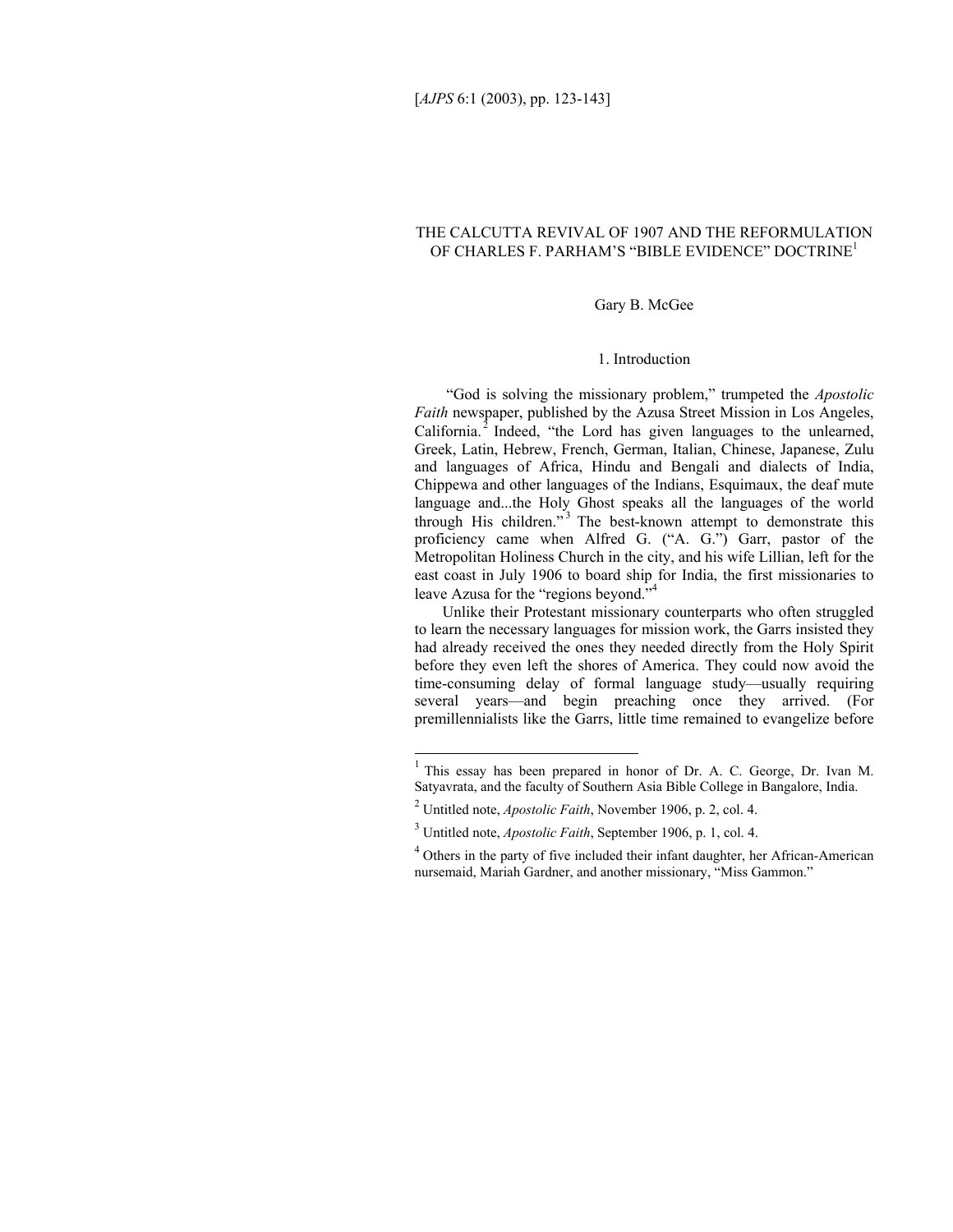the imminent coming of Christ; bypassing language school would save valuable time.) Though a missionary to India visiting Los Angeles had challenged Alfred's ability to speak Bengali, he went still confidant that he could not only speak the language, but Chinese as well.<sup>5</sup> Lillian claimed Tibetan and Chinese.<sup>6</sup>

The notion of God bestowing unlearned languages on missionaries the "gift of tongues"—just as he had on the disciples on the Day of Pentecost had been discussed in mission circles for at least a century before they embarked for India. It became a topic of conversation at a

 Garr's confidence was based on the recognition of his Bengali by an Indian that he met in Los Angeles. The *Apostolic Faith* (L.A.) reported in September 1906, p. 4, col. 2: "Bro. Garr was able to pray a native of India 'through' in his own language, the Bengali." In 1914, he recounted: "But after [the Lord] baptized me in the Holy Spirit, He sent me [to India]. When I received the baptism I was speaking in the Hindustani language. A Hindu was present and he said, 'You are speaking my mother tongue,' and he told me what I said, and the Lord showed me plainly I was to go to India"; "Divine Wisdom Given the Faithful Missionary," *Latter Rain Evangel*, July 1914, p. 18.

6 A. G. Garr, et al., "Pentecost in Danville, Va.," *Apostolic Faith*, October 1906, p. 2 col. 3.

 5 Arthur S. Paynter, "Fanaticism," *Moody Church News*, September 1923, p. 5. Referring to the notes in his diary, Paynter wrote: "I have always regarded it as providential that I was allowed to meet the first Pentecostal missionary who went to India from the United States. This was some 18 years ago. A mutual friend introduced me to the missionary and, in course of conversation, I inquired what Indian language he intended to learn. The friend, who had brought us together, replied that the missionary was going to Calcutta as he had received the gift of Bengali tongue, and thus it would not be necessary for him to study a language. This interested me greatly for I had only just learned from secular papers of the then-called "Tongue Movement" in California. After a while I took the brother aside and asked him if he would mind talking to me in Bengali. He at once agreed to do so and spoke perhaps for a minute. Twice over, after intervals and apologizing for seeming curiosity, I made the same request and, twice over, the brother talked to me in what he thought to be Bengali. I then told him that I knew Hindi, a sister language, that had he been speaking to me in Bengali, I must have understood at least a word, but did not do so and added it was impossible for me to believe that he was speaking Bengali at all. He replied he was quite certain he had received the gift of the Bengali language and had been told so by two Indian boys he had met in America. On reaching Calcutta he was quickly undeceived for no Bengale could understand him. His wife, who was present and who seemed quite a bright Christian woman had, both she and her husband assured me, received the gift of the Chinese language. I remember writing in my diary concerning the couple 'earnest, sincere people, but undoubtedly fanatical.'"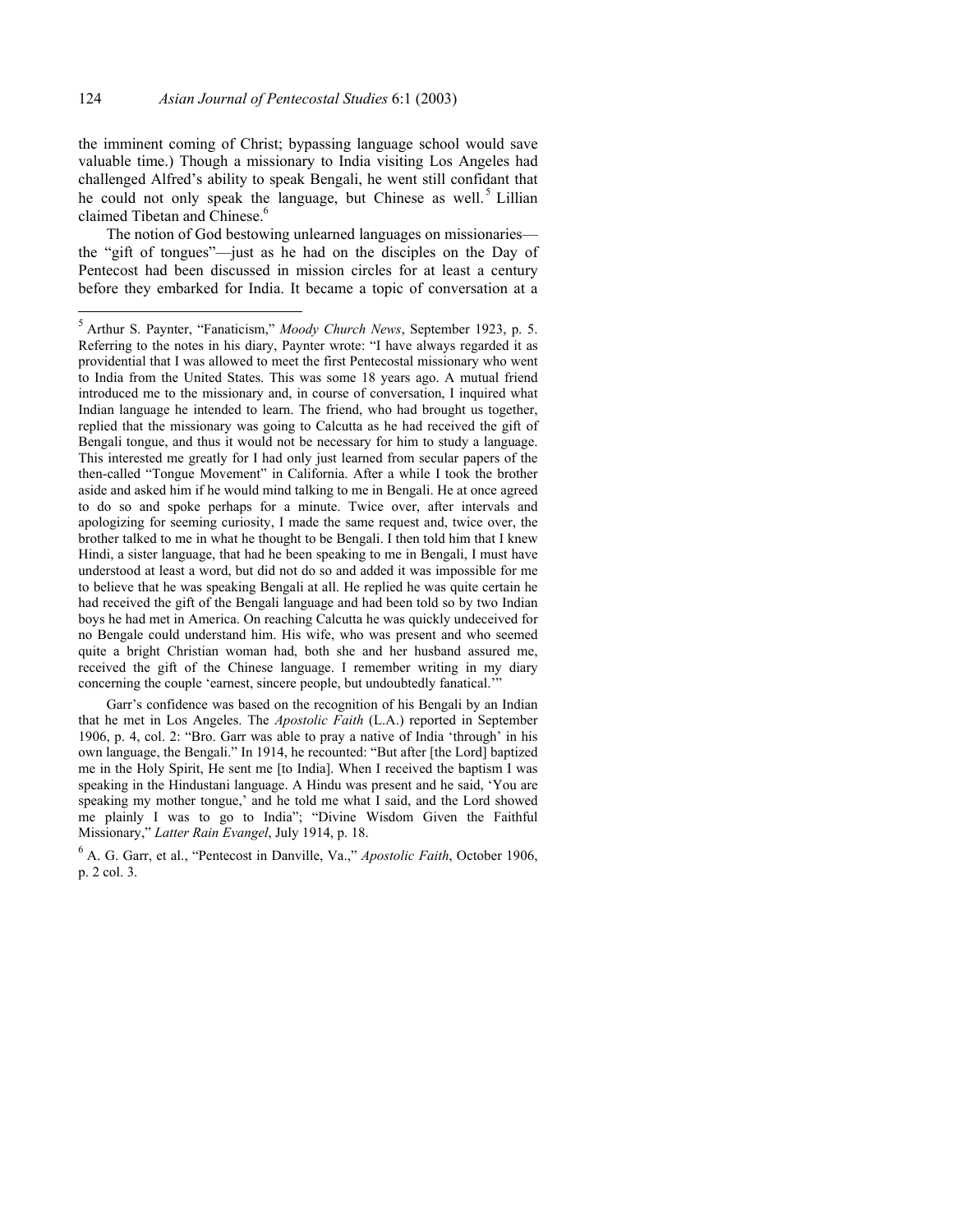gathering of the Northampton Baptist Association in 1792 where William Carey asked the leaders "whether the command given to the apostles to teach all nations was not binding on all succeeding ministers to the end of the world, seeing that the accompanying promise was of equal extent." Probably most students of missions have heard about the sharp rebuke that followed: "Young man, sit down.... When God pleases to convert the heathen, He will do it without consulting you or me." Unfortunately, the last part of the scolding got lost in the retelling of the story: "Besides, there must first be another pentecostal gift of tongues!"<sup>7</sup> Learning the vernacular languages seemed an almost insurmountable hurdle for westerners. Thirty-eight years later, a woman in Scotland claimed to receive languages for overseas evangelism.<sup>8</sup> Interest increased especially after 1880 as radical Evangelicals grew apprehensive about the slow pace of conversions in the mission lands and the nearness of Christ's return.<sup>9</sup>

Though early Pentecostals did not originate the idea of receiving unlearned languages, their linkage of a foreign language to baptism in the Holy Spirit set them apart. Early in the Calcutta revival, A. G. Garr not only had to face his inability to speak Bengali, but also had to re-examine the actual meaning of speaking in tongues.

This study investigates the revival from a historical and theological perspective. It also shows why Garr, more than any other Pentecostal at the time, began the process of reformulating the "Bible evidence" doctrine that had been taught since the earliest days of the movement.

#### 2. Pentecost at Calcutta

The Garrs felt divinely commissioned as the "first Pentecostal missionaries to cross the seas to tell to missionaries and natives of India and China that God had visited the earth and given the 'Latter Rain.'" Among the first to see "God's mighty power" at Azusa, they now formed the vanguard of Pentecostal missionaries.<sup>10</sup> When leaders of the

<sup>7</sup> S. Pearce Carey, *William Carey* (New York: George H. Doran, c.1923), p. 50.

<sup>8</sup> Robert Herbert Story, *Memoir of the Life of the Rev. Robert Story* (London: Macmillan, 1862), pp. 202-3, 210.

<sup>&</sup>lt;sup>9</sup> Gary B. McGee, "Shortcut to Language Preparation? Radical Evangelicals, Missions, and the Gift of Tongues," *International Bulletin of Missionary Research* 25 (July 2001), pp. 118-23 (119).

<sup>&</sup>lt;sup>10</sup> B. F. Lawrence, *The Apostolic Faith Restored* (St. Louis: Gospel Publishing House, 1916), p. 96. The Garrs were unaware that the first Pentecostal missionary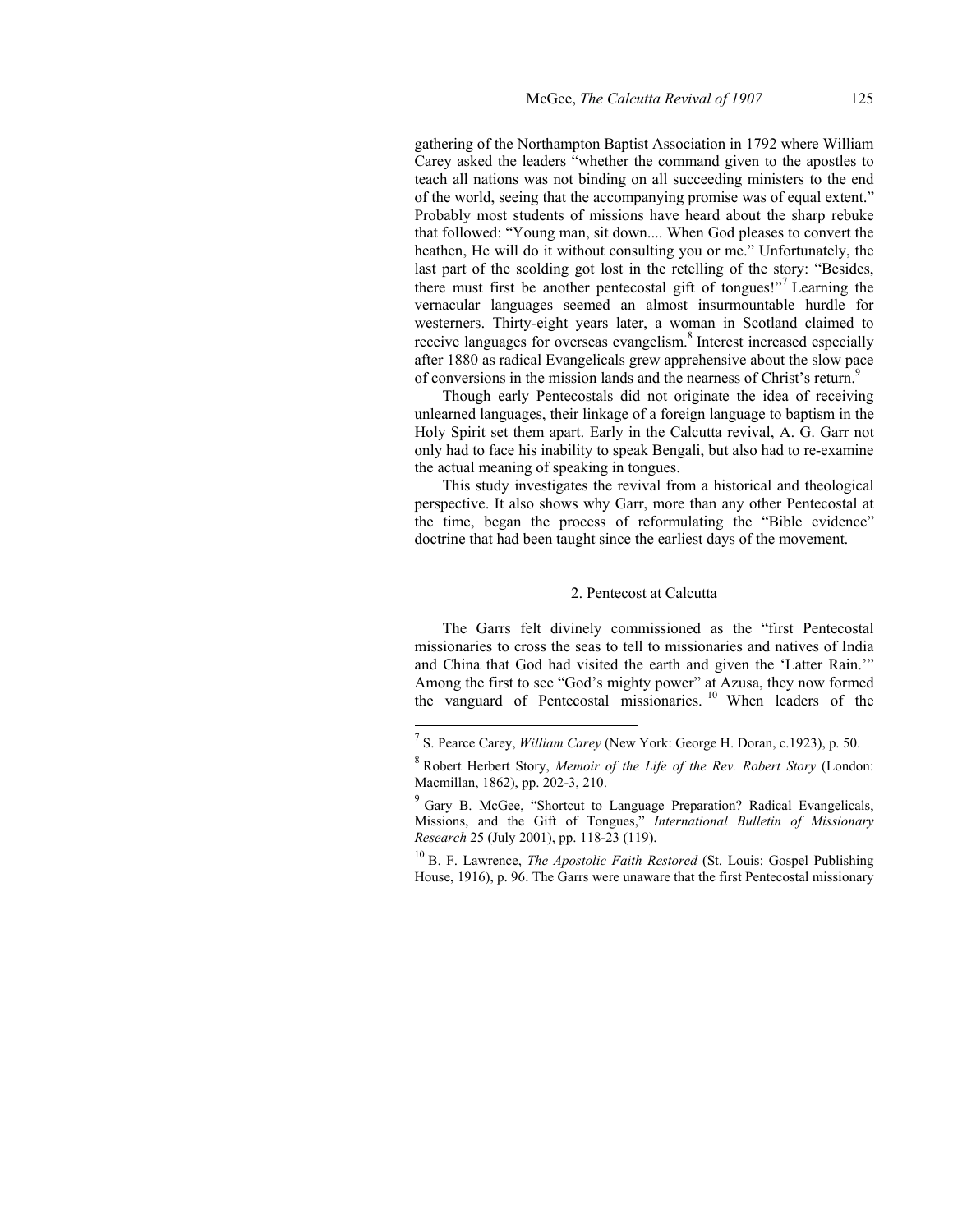Metropolitan Church Association (known also as the "Burning Bush") to which their former congregation in Los Angeles belonged rejected their newfound understanding of Holy Spirit baptism, they no longer felt restrained by a "small fraction of the Holiness people," nor even a single country. Echoing the sentiments of John Wesley, the world had become their parish. $11$ 

Arriving in Calcutta, the capital of British India, in late December 1906, they prayed for three weeks for a door of ministry to open.<sup>12</sup> When invited to a prayer meeting of missionaries and Christian workers, they readily accepted. On the next day, Susan Easton, head of the Woman's Union Missionary Society (WMUS) work in Calcutta, opened the doors of the Mission House on Dhurmatullah Street for the Garrs to report on "God's visitation in America." "With the exception of one or two," they wrote, "we found the whole company very receptive, and when the Spirit spoke through us in other tongues, the reverence and deep hunger with which it was received proved to us that we had found the people to whom God [had] sent us."<sup>13</sup> At an evening service they again recounted the events of the outpouring of the Spirit in Los Angeles. Afterward, Pastor C. H. Hook of the historic Carey Baptist Chapel (built by Carey) at Lal Bazaar in the city asked them to begin preaching "this blessed 'Truth'" at his church. Pentecostal meetings began there on January 13, 1907.

The meetings overlapped with the close of a missionary conference that had been in progress since December. Missionaries had come from across the subcontinent and Ceylon (now Sri Lanka) to hear two wellknown teachers: Otto Stockmayer, a Swiss pastor, advocate of divine healing, and featured speaker at the Keswick conferences in England;<sup>14</sup>

l

 $12$  For their initial difficulties after arriving in Calcutta, see A. G. Garr, "Divine" Wisdom Given the Faithful Missionary," *Latter Rain Evangel*, July 1914, pp. 19- 20.

had preceded them by two years. Mary Johnson, along with her colleague Ida Andersson, who spoke in tongues several years later, were products of a Pentecostal revival among Swedish-Americans at Moorhead, Minnesota and Fargo, North Dakota and left for Kwa-Zulu Natal, South Africa in November 1904. See Darrin J. Rodgers, *Northern Harvest: Pentecostalism in North Dakota* (forthcoming).

<sup>11</sup> Lawrence, *The Apostolic Faith Restored*, p. 98.

<sup>13</sup> Lawrence, *The Apostolic Faith Restored*, pp. 98-99.

<sup>&</sup>lt;sup>14</sup> For Stockmayer's beliefs on divine healing, see Paul Gale Chappell, "The Divine Healing Movement in America" (Ph.D. diss., Drew University, 1983), pp. 49-54.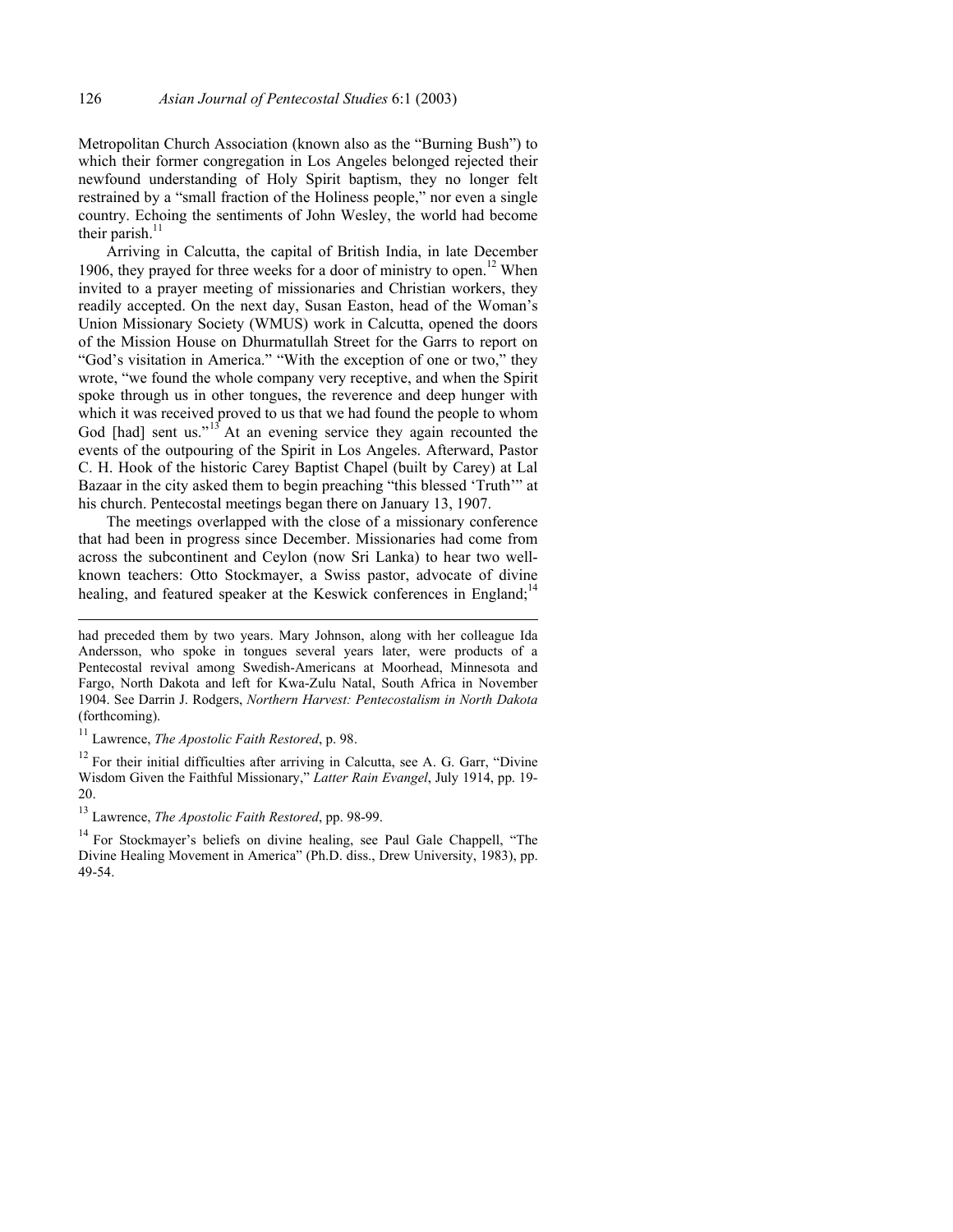and Robert J. Ward, director of the Missionary Training Home at Coonoor in South India and editor of the widely read *Prayer Circular*, a monthly periodical that promoted revival in India.<sup>15</sup>

With most of the missionaries staying over to attend the services at Carey Baptist, it seems obvious that for many the conference had not lived up to expectations. One participant, Max Wood Moorhead, the Presbyterian secretary of the YMCA in Ceylon, recalled, "At the close of those Waiting Days we were all about as hungry and dry as when we started." Stockmayer had not been able "to bring to that little flock God's message for the hour," perhaps because they wanted an experience beyond the now predictable Keswickian call for the "overcoming life."16 Missionary Etta Costellow remembered that her heart responded as Stockmayer spoke of the "Bride of the Lamb—of the Overcomers," but wondered how she could become one.<sup>17</sup>

The meetings at the church stretched from January 13 to February and then afterward into March at a large house rented by Moorhead on Creek Row.18 The services usually began around 5 p.m. and lasted five or six hours. While the reports fail to cite the number that attended, the accommodations would have precluded a large gathering. The mixed company of Americans, Europeans, Eurasians and—presumably Englishspeaking—Bengalis, included missionaries, businessmen and British soldiers stationed in the city.

<sup>15</sup> See "Rev. R. J. Ward, Congregational Minister, St. Helens," *The Christian*, May 26, 1892, pp. 17-18.

<sup>16</sup> Max Wood Moorhead, "The Latter Rain in Calcutta, India," *Pentecostal Evangel*, April 17, 1920, p. 9.

<sup>17</sup> Etta Costellow, "After Two Years," *Cloud of Witnesses to Pentecost in India*, August 1909, p. 3.

<sup>&</sup>lt;sup>18</sup> It appears the meetings ended in March, due in no small part to the return of the missionaries to their places of ministry. Revival is also alleged to have occurred independently of Garr's meetings at a Methodist orphanage for girls on Elliott Road directed by Fanny Simpson; see Maynard Ketcham and Wayne Warner, "When the Pentecostal Fire Fell in Calcutta," *Assemblies of God Heritage* 3 (Fall 1983), pp. 5-6; cf., Fanny A. Simpson, "Application for Appointment as Missionary by the Foreign Missions Department, General Council of the Assemblies of God," August 11, 1931 (Editorial Office Files, Assemblies of God World Missions, Springfield, Mo.). Calcutta remained a center for Pentecostal revival as evident by the following article: "Some Impressions of the Calcutta Convention," *Cloud of Witnesses to Pentecost in India*, July 1910, pp. 9-10.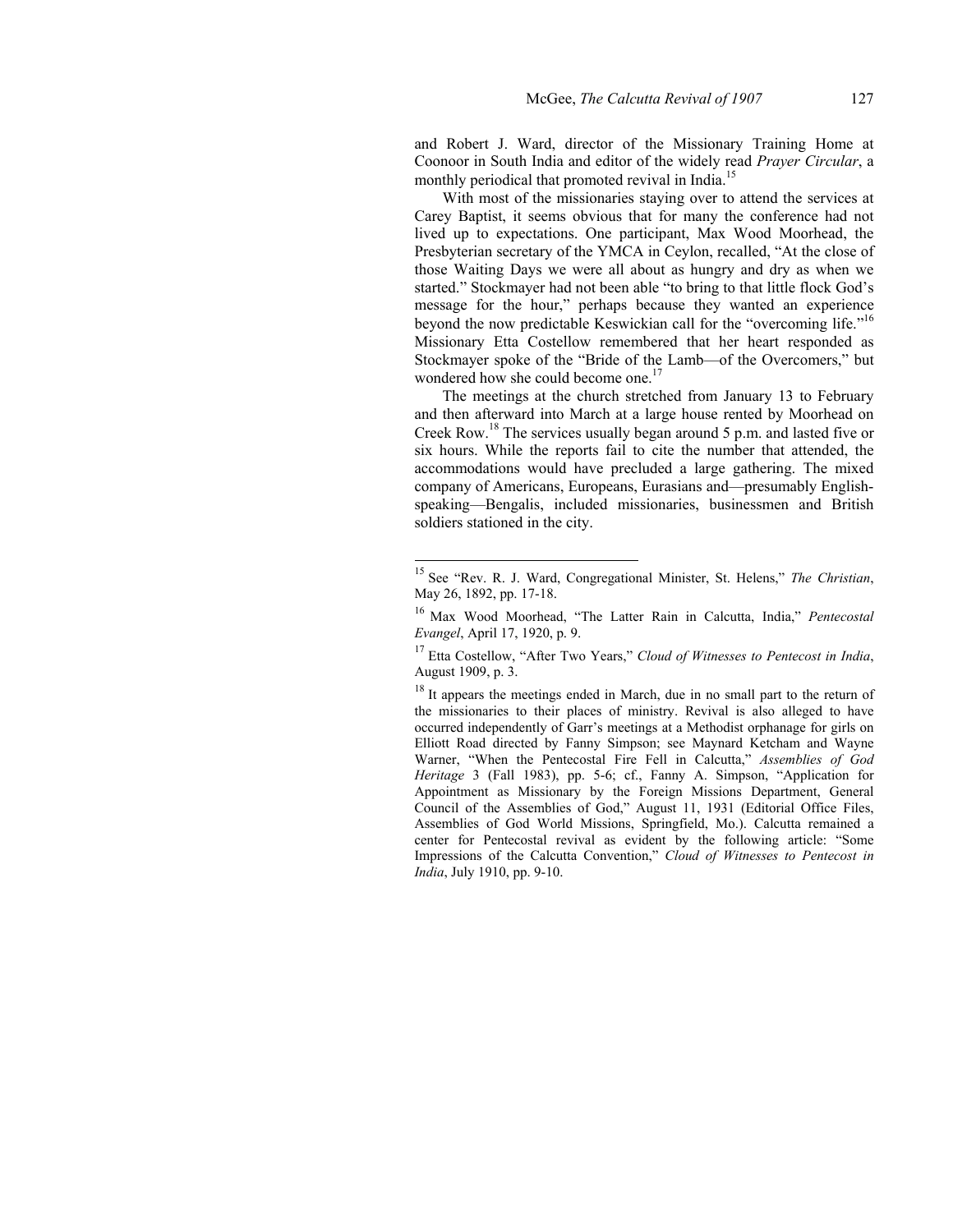In his messages, Garr stressed the importance of "tarrying" to receive the baptism in the Holy Spirit, traditionally understood as the "second blessing" of sanctification in Wesleyan-holiness circles.<sup>19</sup> But unlike his holiness tutors, Garr—and his mentors at Azusa Street separated sanctification from Holy Spirit baptism, viewing the former as preparation for the spiritual empowerment of the latter.<sup>20</sup> Naturally, it proved to be no small task to convince some in his audience that their previous experience of Spirit baptism was not the Pentecostal baptism after all, because they had not spoken in tongues and neither had "signs and wonders" (Acts 5:12) followed in their ministries.<sup>21</sup> "Of course the devil is going to make a hard fight on this as he has always done on every 'new, old' step the saints of God have determined to take, as he did with Luther, Wesley, and others," he told his hearers. In fact, "the very first thing you must do in order to be able to receive it is to *find out that you*  have not got it."<sup>22</sup>

His preaching on repentance struck a responsive chord and produced public confessions of sin, some of which were so "black" that a "sense of delicacy" prevented Moorhead from mentioning them in his earliest account of the revival. The deep sense of conviction of sin resulted in people falling to the floor, howling, shrieking, groaning "as if the judgment day had already come," sobbing, writhing, shaking "as if realizing that they were sinners in the hands of an angry God," and "wails of despair...so heart-rending that they might have come from the regions of the damned."23 Other features included the frequent reading of jubilant Psalms; vocal expressions such as "Praise the Lord," "Glory to God," "Hallelujah," in addition to "holy laughter." A unique form of praise came with a "Spirit inbreathed wordless song" that was occasionally chanted. Under the inspiration of the Spirit, different voices

 $19$  Costellow, "After Two Years," p. 3.

 $20$  A. G. Garr, "Tongues: The Bible Evidence to the Baptism with the Holy Ghost," *Pentecostal Power*, March 1907, pp. 3-4, reprinted as "Tongues: The Bible Evidence," *Cloud of Witnesses to Pentecost in India*, September 1907, pp. 40-47. For the purposes of this paper, I have used the original article, unless otherwise indicated.

 $21$  Garr, "Divine Wisdom," p. 20.

 $22$  Garr, "Tongues," p. 2.

<sup>23</sup> Max Wood Moorhead, "Pentecost at Calcutta," *Cloud of Witnesses to Pentecost in India*, March 1908, p. 7. This article was reprinted from the first issue of the periodical published in early 1907.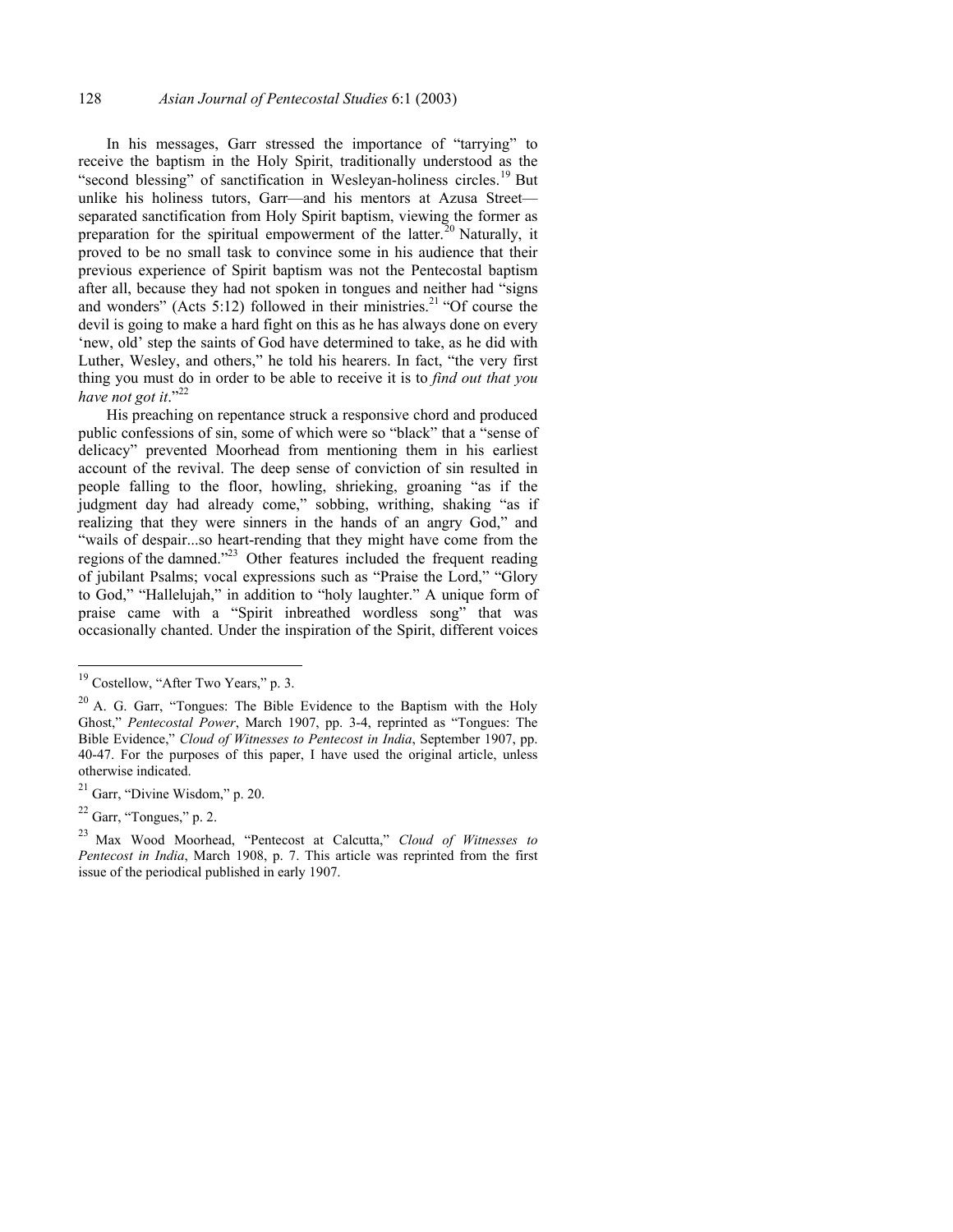blended creating "awe-inspiring" singing in tongues. $^{24}$  (Pentecostals in America and Europe referred to this phenomenon as the "heavenly chorus" and the "heavenly choir."<sup>25</sup>) In one instance, a person even wrote in an unknown language; when holding a pen, their hand "was moved rapidly by an unseen power across the sheet [of paper], line after line [writing] Spirit-given messages which wait for interpretation."<sup>26</sup> Another time, a "strong current of wind" blew through a "seekers' meeting" making it seem as if they were reliving the Day of Pentecost themselves.<sup>27</sup> Sometimes solemnity reigned as believers engaged in intercessory prayer with "groans that words cannot express" (Rom 8:26).

Moorhead noted the similarity of the physical manifestations with those that occurred in the meetings of John and Charles Wesley, George Whitefield and Jonathan Edwards. By appealing to precedent, he endeavored to defend the legitimacy of the revival against the censure of its detractors. 28 Hardly novel to the Calcutta revival, such revival phenomena had marked the larger awakening among Indian believers that began in 1905 and continued into  $1906$ <sup>29</sup> The disapproval may

 $2<sup>24</sup>$  Moorhead, "Pentecost at Calcutta," p. 9.

<sup>25</sup> Frank Bartleman, *Azusa Street: The Roots of Modern-Day Pentecost* (S. Plainfield, NJ: Bridge Publishing, 1980), pp. 56-57 described its occurrence at Azusa Street as the "heavenly chorus." Also, Stanley H. Frodsham, *With Signs Following: The Story of the Latter Day Pentecostal Revival* (Springfield, MO: Gospel Publishing House, 1926), p. 111. Reports of the phenomenon surfaced during the New Order of the Latter Rain where it was perceived as adding legitimacy to the revival; see Richard M. Riss, *Latter Rain: The Latter-Rain Movement of 1948 and the Mid-Twentieth Century Evangelical Awakening* (Mississauga, Ont.: Honeycomb Visual Productions, 1987), pp. 82-83.

 $26$  Moorhead, "Pentecost at Calcutta," p. 10.

<sup>27</sup> Frodsham, *With Signs Following*, p. 128.

 $28$  This line of reasoning, however, still used by some revivalists to defend such phenomena, was sharply challenged by F. B. Price, "Manifestations Genuine and Counterfeit," *Indian Witness*, April 18, 1907, p. 252. Though published a month after the revival ended, it accurately reflects the debate that occurred during the revival.

 $29$  For example, see T. Walker, "Present Religious Awakenings in the Church in India," *Church Missionary Review* 58 (May 1907), pp. 280-90; J. Pengwern Jones, "The Revival in the Khassia Hills," *Indian Witness*, June 7, 1906, p. 359; J. E. Robinson, "Days of Power and Blessing at Asansol," *Indian Witness*, December 21, 1905, pp. 803-4. For a general survey of the 1905-6 revival, see J.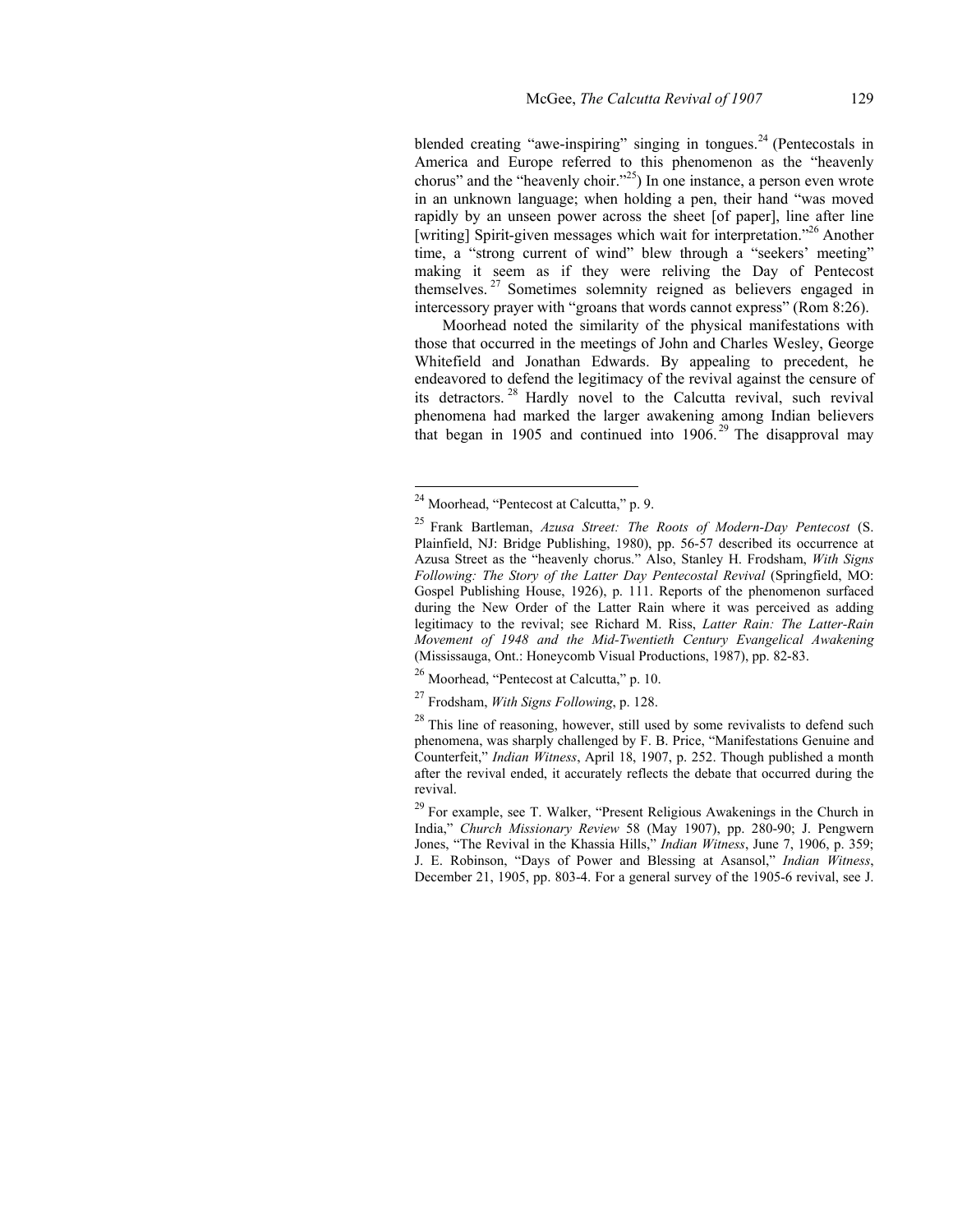partially be explained by the fact that these were Euramericans and Eurasians (e.g., Anglo-Indians) engaged in such behavior. While Indian Christians might be excused for following indigenous modes of worship when the Spirit moved upon them, westerners needed to exercise more restraint.

## 3. Pentecostal Tongues

The move to Creek Row freed the meetings from the annoyance of curious and sometimes skeptical spectators at Carey Baptist Chapel. (On one occasion, a minister of the Church of England, alarmed that some of his flock had become interested in the "new teaching," marched into the church and "peremptorily commanded the leader to bring the meetings to a close"). $30$  In regard to the services, Moorhead reported, "Suddenly a seeker would burst out in prayer in an unknown tongue which would be followed by a chorus of praise and thanksgiving from the hearts of those that rejoiced that the Pentecostal sign of the Pentecostal gift had been given." At other times "a single word or phrase in the new tongues would be given as an earnest of the language" or a "voice might be heard for the first time, singing God's praises in the new tongue." $31$ 

Those who received described the spiritual effects in several ways. Costellow said it brought "new life of the Spirit, which has increased in joy and sweetness as the days and months have passed," as well as a "new illumination of the Word."<sup>32</sup> Moorhead said that Spirit baptism "brought one into the sphere of the supernatural, the sphere of the Holy Ghost Who can now work in and through one's being much more effectually."33 Finally, Mary Chapman said that as the Spirit took control of the organs of speech, speaking in tongues "[gave] vent to the eternal

- 31 Moorhead, "Pentecost at Calcutta," pp. 9-10.
- <sup>32</sup> Costellow, "After Two Years," p. 4.

Edwin Orr, *The Flaming Tongue: Evangelical Awakenings, 1900-*, 2nd ed. (Chicago: Moody Press, 1975), pp. 130-56.

Moorhead, "Latter Rain," p. 7.

<sup>33</sup> Max Wood Moorhouse, "A Personal Testimony," *Cloud of Witnesses to Pentecost in India*, September 1907, p. 38.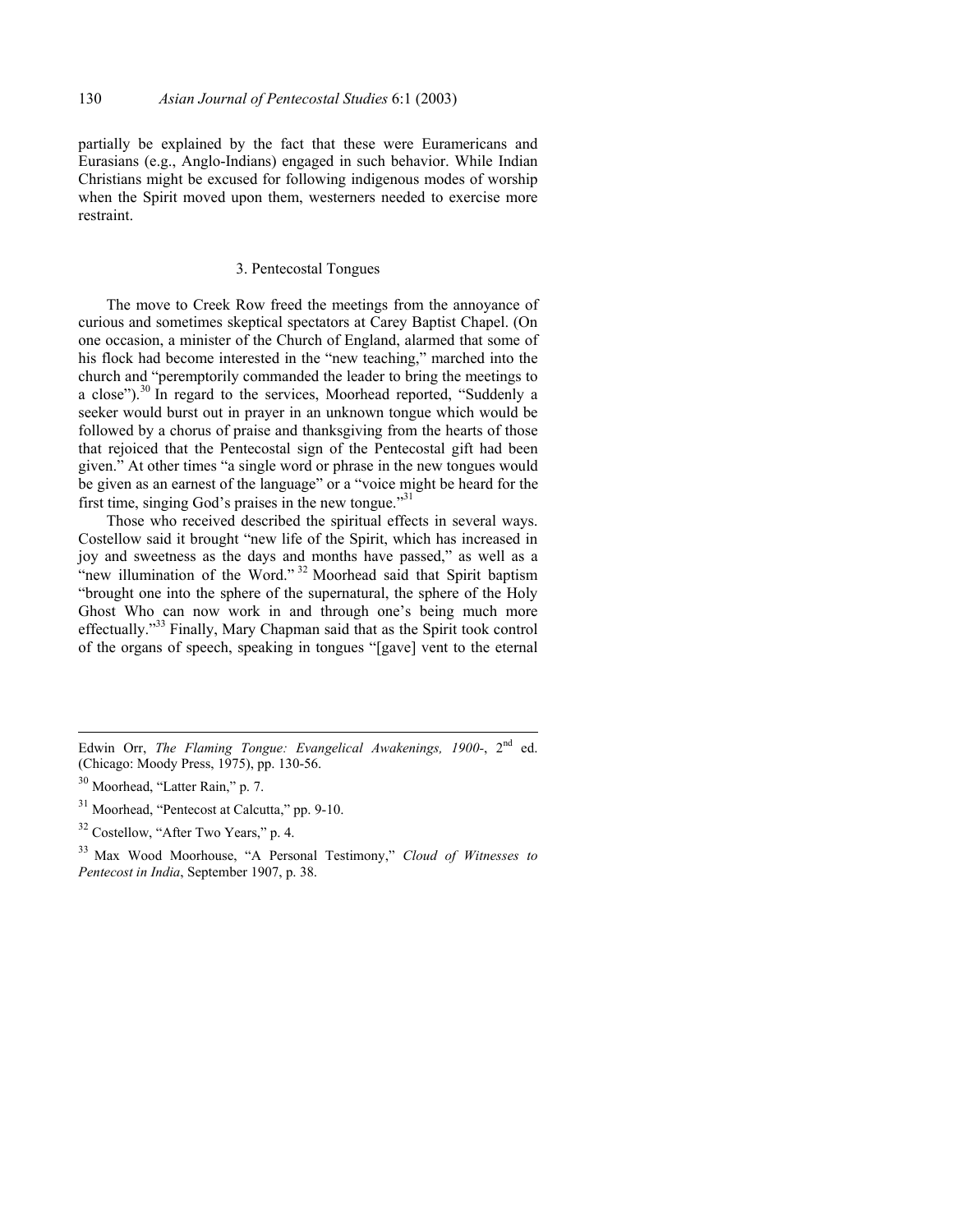weight of glory." <sup>34</sup> No one, however, mentioned languages for missionary evangelism.

The Calcutta revival received coverage even though the city newspapers pointedly ignored it. Moorhead began publishing *Cloud of Witnesses to Pentecost in India*, a series of lengthy pamphlets that circulated across the subcontinent and were sent to Europe and North America; participants wrote letters to the editors of the *Apostolic Faith* in Los Angeles and other sympathetic periodicals; and the Garrs printed at least one issue of *Pentecostal Power*. Hostile press coverage, particularly from the Calcutta-based Methodist *Indian Witness*, also extended awareness. In its pages, Frederick Price dismissed the meetings as too small in attendance to be of any lasting importance, compared speaking in tongues to "barnyard cackle," and concluded that the emotionalism sprang from nervous disorders. Worst of all, he grimaced, the "cornerstone" of the delusion rested on "the position that there is no baptism of the Holy Spirit without the sign of speaking in tongues."<sup>35</sup>

Significantly, the debate did not center on whether or not someone might speak in tongues under the inspiration of the Spirit, but on Garr's insistence that it had to accompany Spirit baptism. This particularly aggravated the controversy, especially for those who had witnessed the recent awakening and considered it a genuine outpouring of the Spirit. An editorial in the *Indian Witness* pinpointed the core issue: "[There] are some [missionaries] who seem to think that there is of necessity loss of spiritual power where there is a loss of manifestation." Furthermore, "this wrong idea found absurd illustration in the preaching and belief that the gift of tongues always accompanies the gift of the Holy Spirit, and that the incoherent babbling of someone unconscious on the floor was evidence of the gift of the Spirit; while all good people, no matter how devoted, spiritual and successful, from Pentecost unto now, who had not thus babbled or talked with tongues, known or unknown, had failed to receive the Holy Ghost!"<sup>36</sup>

Condemnation also came from Arthur T. Pierson, editor of the influential *Missionary Review of the World*, published in New York and London. Most of those susceptible to the "emotional mania" in the meetings "have been *women* of the more emotional, hysterical type," he

<sup>34 &</sup>quot;Three Calcutta Witnesses," *Cloud of Witnesses to Pentecost in India*, September 1907, p. 36.

<sup>35</sup> Price, "Manifestations," pp. 251-2.

<sup>36 &</sup>quot;Revival in India," *Indian Witness*, July 11, 1907, p. 442.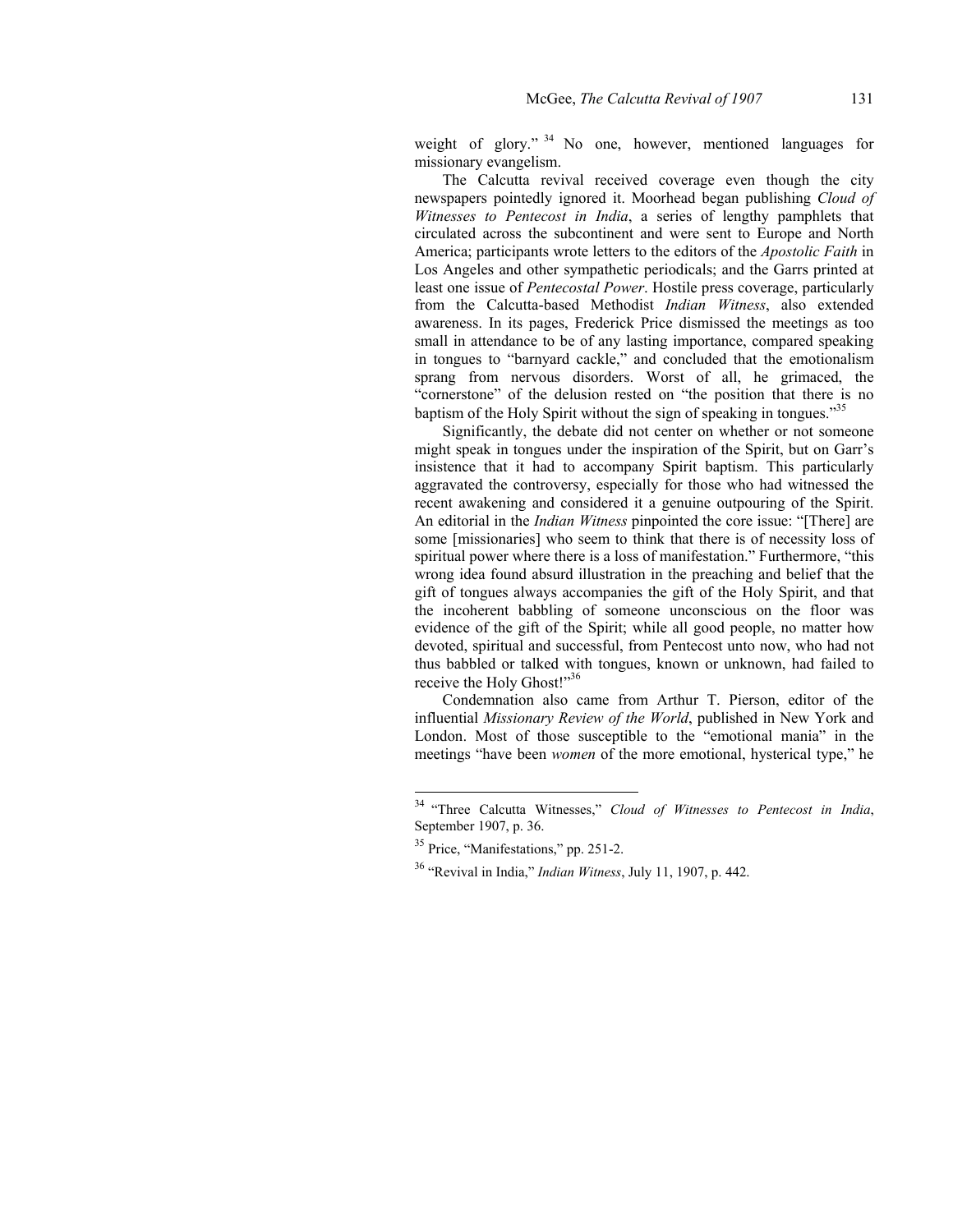charged, revealing the prevailing view of women as emotionally frail. Pierson also attributed the reported visions of Jesus (for example, the account of seeing "[Jesus] sitting beside the [person] in a tram-car") to a "heated brain...common with insane patients or those whose nervous system is abnormally excited, quite apart from any devout habits." $37$ Criticisms of what appeared to be excessive emotionalism—"fanaticism" as people called it—and the probability of demonic influence in this behavior paralleled similar charges leveled against Pentecostals in America.<sup>38</sup> Growing fears about the broader movement certainly contributed to the misgivings about the happenings in Calcutta.<sup>39</sup>

Not surprisingly, both camps dug trench lines. Amid the clamor, the Pentecostals compared themselves to the disciples who had also been mocked for speaking in tongues on the Day of Pentecost. In Moorhead's estimation, "All who are stirred up to seek the baptism of the Holy Ghost should know that the path of the Pentecostal life is identical with the way of the Cross...for the life of one who has really received the Spirit's baptism is inseparably connected with the shame and the reproach of the Cross."40 For his part, Garr roundly scolded the churches that refused the Pentecostal message. The *Indian Witness* took him to task for anathematizing a highly revered missionary evangelist in India as a "sneaking devil," for giving "ranting predictions of impending doom," and using "delusive methods."<sup>41</sup> It also referred to the notable defection

<sup>37</sup> Arthur T. Pierson, "Speaking with Tongues"—II, *Missionary Review of the World* 20 (September 1907), pp. 682-84 (683).

<sup>38</sup> Untitled article, *Indian Witness*, August 1, 1907, p. 494. See also, Grant A. Wacker, "Travail of a Broken Family: Radical Evangelical Responses to the Emergence of Pentecostalism in America, 1906-16," in *Pentecostal Currents in American Protestantism*, ed. Edith L. Blumhofer, et al. (Urbana: University of Illinois Press, 1999), pp. 23-49.

<sup>39</sup> Both the *Bombay Guardian* and the *Indian Witness* published a warning in March 1907 about the Pentecostal movement from the British writer Jessie Penn-Lewis in which she alluded to the happenings in Calcutta: J. Penn-Lewis, "Words of Caution Respecting the Manifestation of 'Tongues,'" *Bombay Guardian*, March 30, 1907, pp. 8-9; "Mrs. Penn-Lewis on the True and False in the Revival," *Indian Witness*, March 28, 1907, pp. 202-3.

<sup>40</sup> Moorhead, "Pentecost at Calcutta," pp. 10-11.

<sup>&</sup>lt;sup>41</sup> Price, "Manifestations," p. 251. The Pentecostal movement in India and Sri Lanka was later embarrassed by a prediction that Colombo, Ceylon would be destroyed by an earthquake before July 1908. Given by a Sri Lankan Christian woman, Moorhead endorsed it in his *Cloud of Witnesses to Pentecost in India*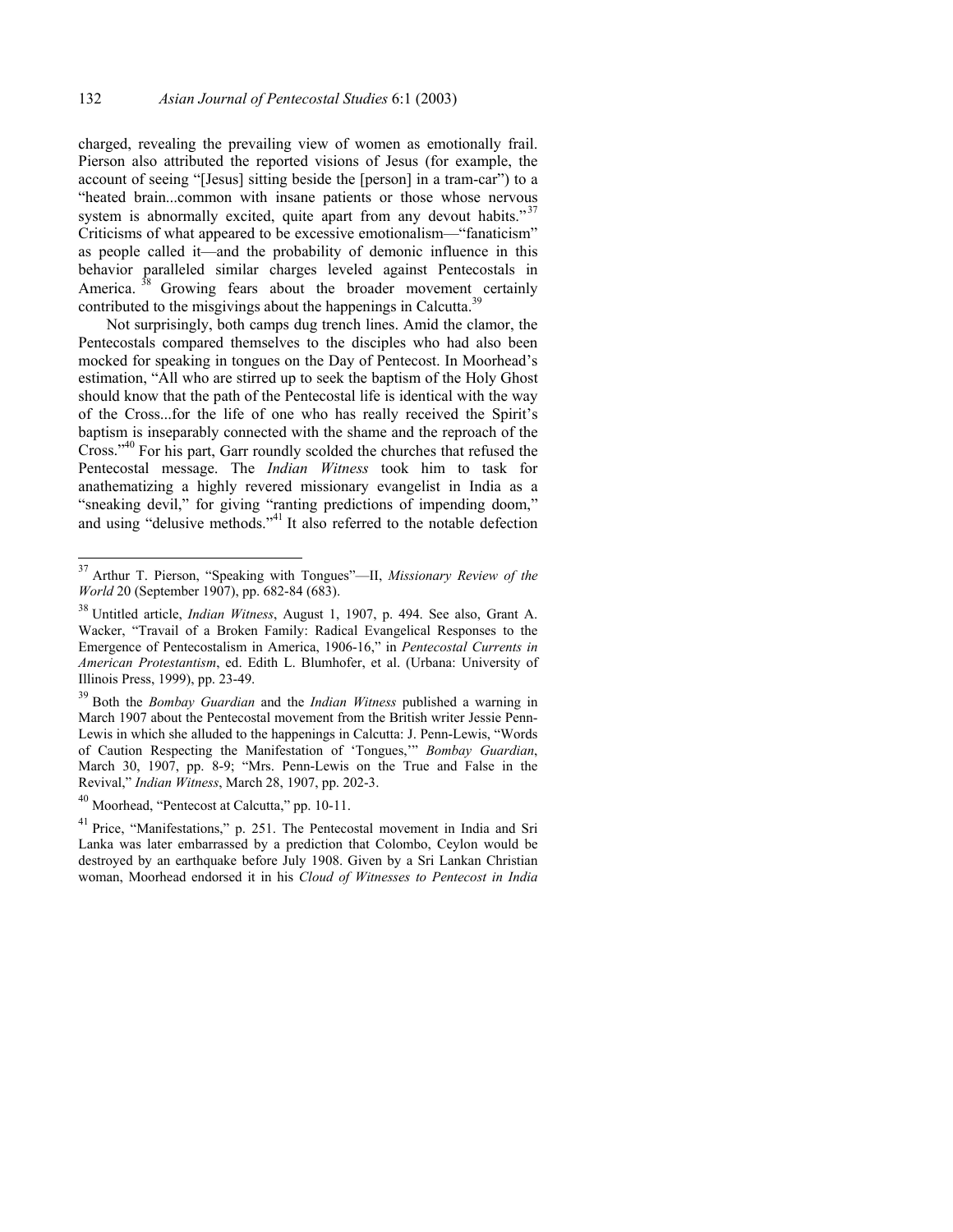of R. J. Ward from the new teaching early in the revival to point out that spiritually mature and responsible Christians would soon detect its error.<sup>42</sup> No doubt, this proved to be an acute disappointment and embarrassment to Garr and his supporters.

Moorhead published the testimonies of "reputable" people who embraced the new message in his *Cloud of Witnesses*. Captain T. W. Angell Smith of the British Army, along with missionaries Mary Chapman; "Sister Nelson" and Mary Johnson from Ceylon; Susan Easton of the WUMS; Etta Costellow, director of a WUMS orphanage; and "Miss Salatti," director of the Salvation Army Rescue Work, <sup>43</sup> and, of course, his own account.<sup>44</sup>

l

(the issue [Pamphlet No. 3] was published either in late 1907 or early 1908). He later apologized and took responsibility for publicizing the prophecy; see "A Private Letter not Intended for Publication." The Garrs later received a slight reprieve from J. Pengwern Jones, one of the best-known publicists of the recent awakening. Meeting with them in the summer, he affirmed them as "God's servants," prayerful and desirous of evangelizing non-Christians, but errant in their teaching of the "gift of tongues as a proof of the fullness of the Spirit"; see J. Pengwern Jones to Jessie Penn-Lewis, 4 July 1907. These sources are available at the Flower Pentecostal Heritage Center, Springfield, Mo. (Hereinafter FPHC.)

42 The *Indian Witness* refers to C. B. Ward as the defector (August 1, 1907, p. 494). However, this is unlikely since the article in the *Prayer Circular* was written by R. J. Ward ("The Prayer Circular and the Gift of Tongues," April 1907; reprinted in the *Indian Witness*, April 18, 1907, p. 249). Ward's earlier endorsement may be the anonymously printed "This Is That," *Triumphs of Faith*, March 1908, pp. 100-4.

<sup>43</sup> For information on these individuals, see "Three Calcutta Witnesses," pp. 34-36; Mary Johnson, "In Calcutta, India," *Apostolic Faith*, February to March 1907, p. 1, cols. 2-3; Costellow, "After Two Years," pp. 2-4; Lawrence, *Apostolic Faith*, p. 102; Sister A. G. [Lillian] Garr, "In Calcutta, India," *Apostolic Faith*, April 1907, p. 1, col. 1; see also, Edith Waldvogel Blumhofer, "Woman to Woman: Susan Easton's Missionary Vision," *Assemblies of God Heritage* 12 (Winter 1992-93), pp. 4-8, 26.

44 Moorhead had served as editorial secretary for the Student Volunteer Movement for Foreign Missions; for his testimony of conversion, see Max Wood Moorhead, "A Bank Clerk's Conversion: A Personal Testimony," *Bombay Guardian*, December 28, 1912, pp. 6-7. He also played a later role when the issue of universalism arose in the Pentecostal movement through the publication of Charles Hamilton Pridgeon's *Is Hell Eternal; or Will God's Plan Fail?* (1918). The Assemblies of God (U.S.A.) and the Pentecostal Assemblies of Canada (PAOC) condemned the teaching. Moorhead wrote the rebuttal for the PAOC: "Pridgeonism," *Pentecostal Testimony*, November 1923, pp. 7-8.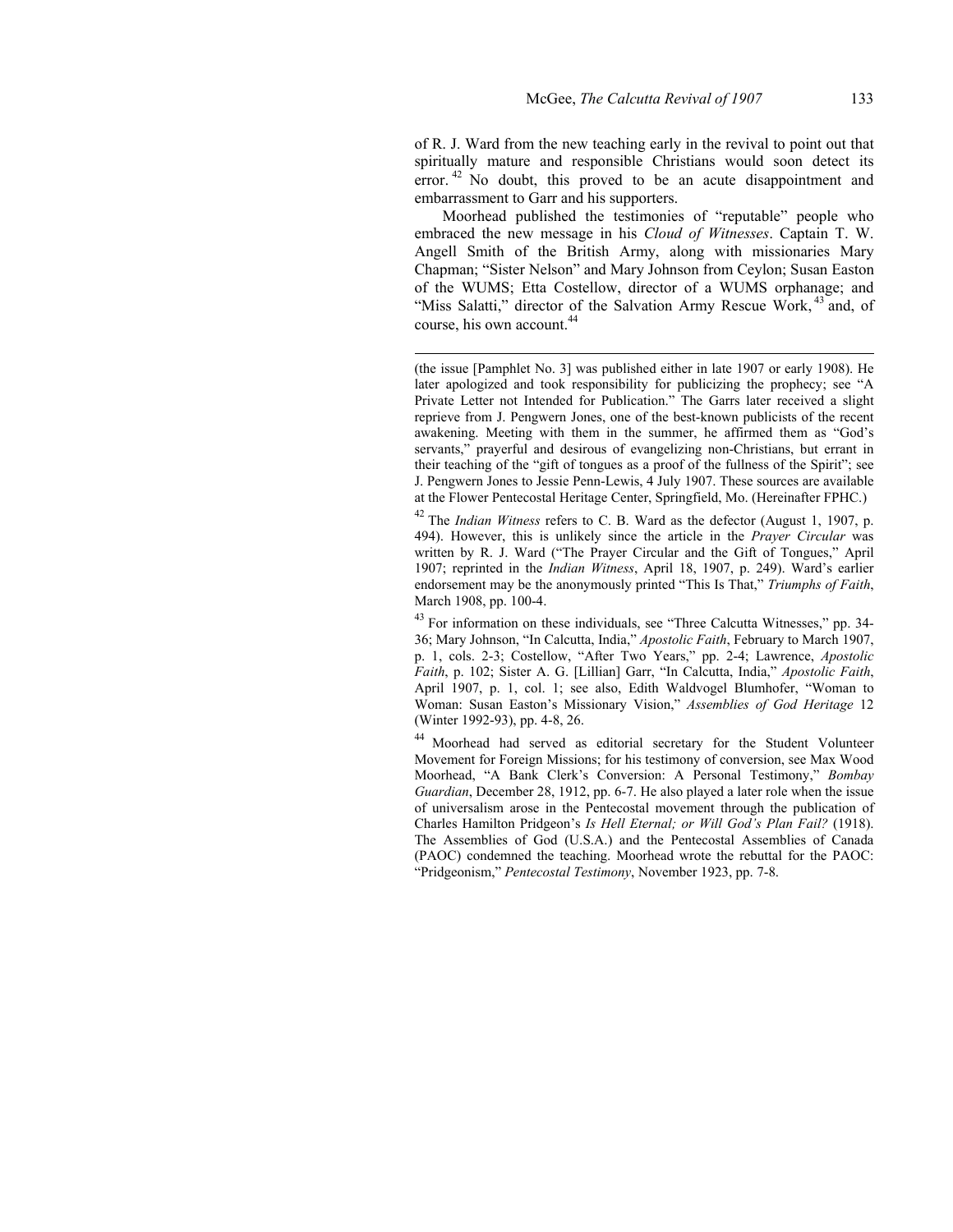## 4. Calcutta in Pentecostal History

It remains unclear how much Alfred and Lillian Garr knew about the awakening of 1905-6 and how it had impacted the Methodist churches ("Our Jubilee Revival") and other churches in the country.45 Neither can it be ascertained whether they had heard about the Pentecostal activities in south India that began in July 1906. Some discovery obviously followed their arrival since Lillian reported that copies of the *Apostolic Faith* had preceded them, creating a spiritual hunger among those they met. But more importantly, she found that "the revival had already broken out among the natives, and some were speaking in tongues."<sup>46</sup> Unfortunately, it cannot be determined if this refers to previous events in south India under the ministry of the well-known revivalist Minnie F. Abrams or elsewhere. $47$  Thus, it seems strange—even ethnocentric—for the Garrs to announce that Captain Angell Smith was the first to receive the baptism in the Holy Spirit in India.<sup>4</sup>

To Moorhead and Garr, the Pentecostal movement in India arose exclusively from the Calcutta revival. Moorhead credited it as the "first general outpouring of the Spirit" in the country, a statement that hints of some doubt about its absolute uniqueness.<sup>49</sup> Accordingly, the end-times outpouring of the Spirit began in America and then spread around the world as "rivers of Living Water were flowing from Los Angeles as a

<sup>45</sup> For the influence on the Methodist churches of India, see Frank W. Warne, *The Revival in the Indian Church* (New York: Board of Foreign Missions, Methodist Episcopal Church, 1907); also Frederick B. Price, ed., *India Mission Jubilee of the Methodist Episcopal Church in Southern Asia* (Calcutta: Methodist Publishing House, 1907).

<sup>46</sup> Sister A. G. Garr, "In Calcutta, India," p. 1, col. 1.

<sup>47</sup> See Gary B. McGee, "Minnie F. Abrams: Another Context, Another Founder," in *Portraits of a Generation*, eds. James R. Goff, Jr., and Grant Wacker (Fayetteville: University of Arkansas Press, 2002), pp. 87-104.

<sup>48</sup> Lawrence, *Apostolic Faith*, p. 100.

<sup>49</sup> Moorhead, "A Short History of the Pentecostal Movement," *Cloud of Witnesses to Pentecost in India*, November 1908, p. 21.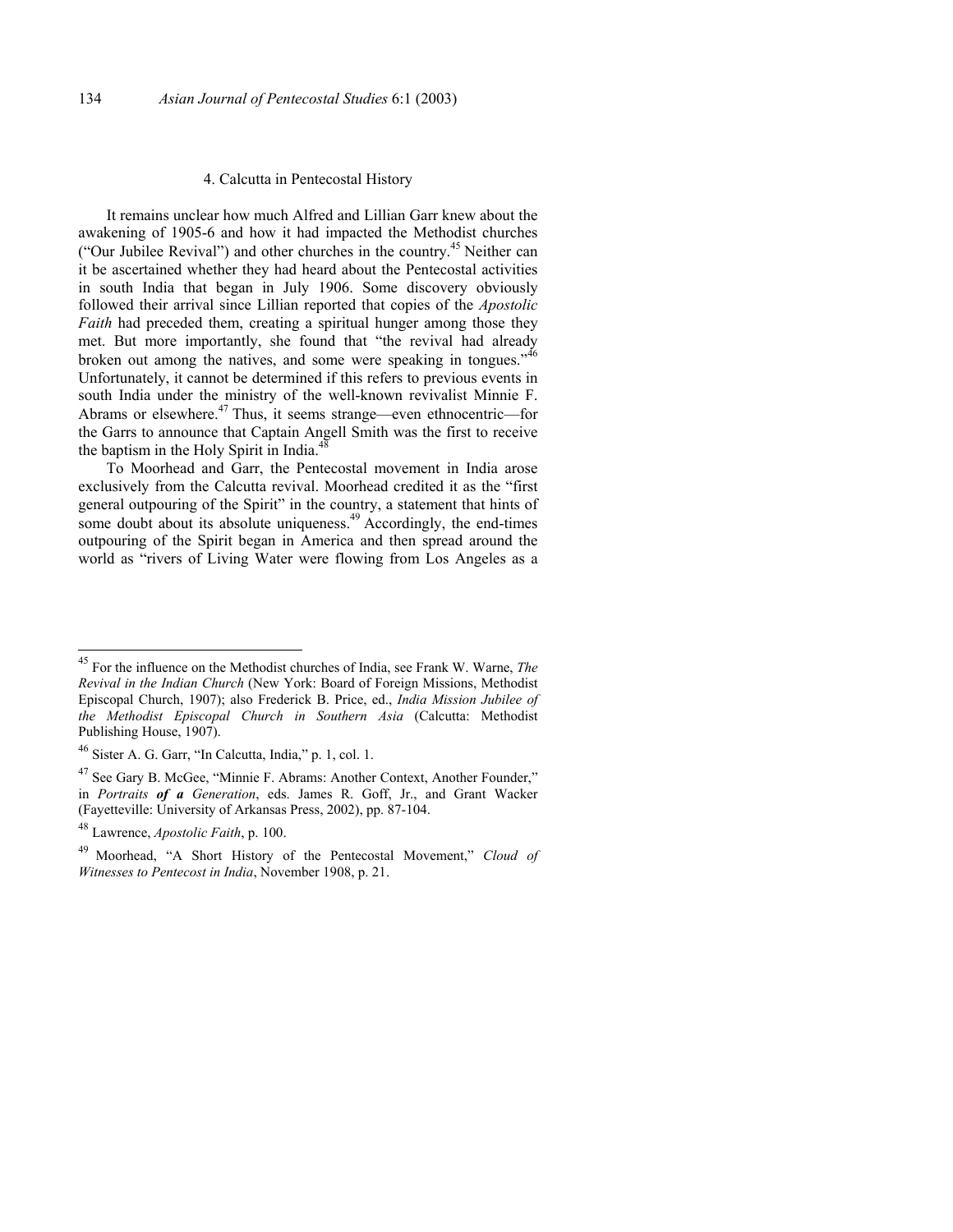center to the uttermost parts of the earth."50 Garr shared this view, but considering that the promise of Joel (2:28-9) referred to a worldwide outpouring, he seemed relieved to remark in March 1907: "Reports are coming in from all over the world about how people are speaking in tongues, even before they heard of the Los Angeles meeting. Word comes from Russia, Ontario, Canada...[the] United States, Burma, and India."<sup>51</sup> Nevertheless, the focus on Calcutta as the birthplace effectively removed the memory of the earlier movement.<sup>52</sup> Ironically, by the time the revival ended in March 1907 and a total of thirteen or fourteen had spoken in tongues, scores—possibly hundreds—of believers in south India had already testified to the experience.<sup>53</sup> In view of the relatively small number of people who received the Pentecostal baptism in Calcutta, one can only wonder if Garr's subsequent preaching tour across the subcontinent didn't have more of an actual impact on the expansion of the movement.<sup>54</sup>

Several reasons may have stood behind conferring the accolade of "first general outpouring of the Spirit" on Calcutta. First, the Garrs and

 $50$  Moorhead, "Latter Rain," p. 9. Notice his contradiction in "Short History," p. 22. This historical interpretation parallels that of Frank Bartleman who referred to Los Angeles as the "American Jerusalem," in *Azusa Street*, p. 63.

 $51$  Garr, "Tongues," p. 4.

<sup>52</sup> See Gary B. McGee, "'Latter Rain' Falling in the East: Early-Twentieth-Century Pentecostalism in India and the Debate over Speaking in Tongues," *Church History* 68 (September 1999), pp. 648-65.

<sup>&</sup>lt;sup>53</sup> Sister A. G. Garr, "In Calcutta, India," p.1, col. 1; Moorhead counted "ten or more" in "Short History," p. 22. As far as I can tell, all but three or four of the recipients included: T. W. Angell Smith, Blanche Burnham, Mary Chapman, Etta Costellow, Susan Easton, Mary Johnson, L. Magnussan, Max Wood Moorhead, "Sister Nelson," "Miss Salatti." I have not been able to determine if C. H. Hook received the Pentecostal baptism. Though I find the small number surprising, it does not diminish the fact that Calcutta had a ripple effect in other parts of India as missionaries returned home; see Lillian Garr, "Pentecost in India," *Good Report*, June 1, 1913; H. Wise, "Pentecost in India," n.d. (photocopy of unpublished mss.), pp. 1-2. Available at FPHC.

<sup>54</sup> Lawrence, *Apostolic Faith*, pp. 103-5. Even with Garr's glowing reports about his travels, one must be careful not to exaggerate his impact on the expansion of Pentecostalism in India. There is much more to be learned about the revival in South India among the Indian Christians and also in the mission stations of the Christian and Missionary Alliance. A broad picture of Pentecostalism in India from 1906-10 has yet to be written.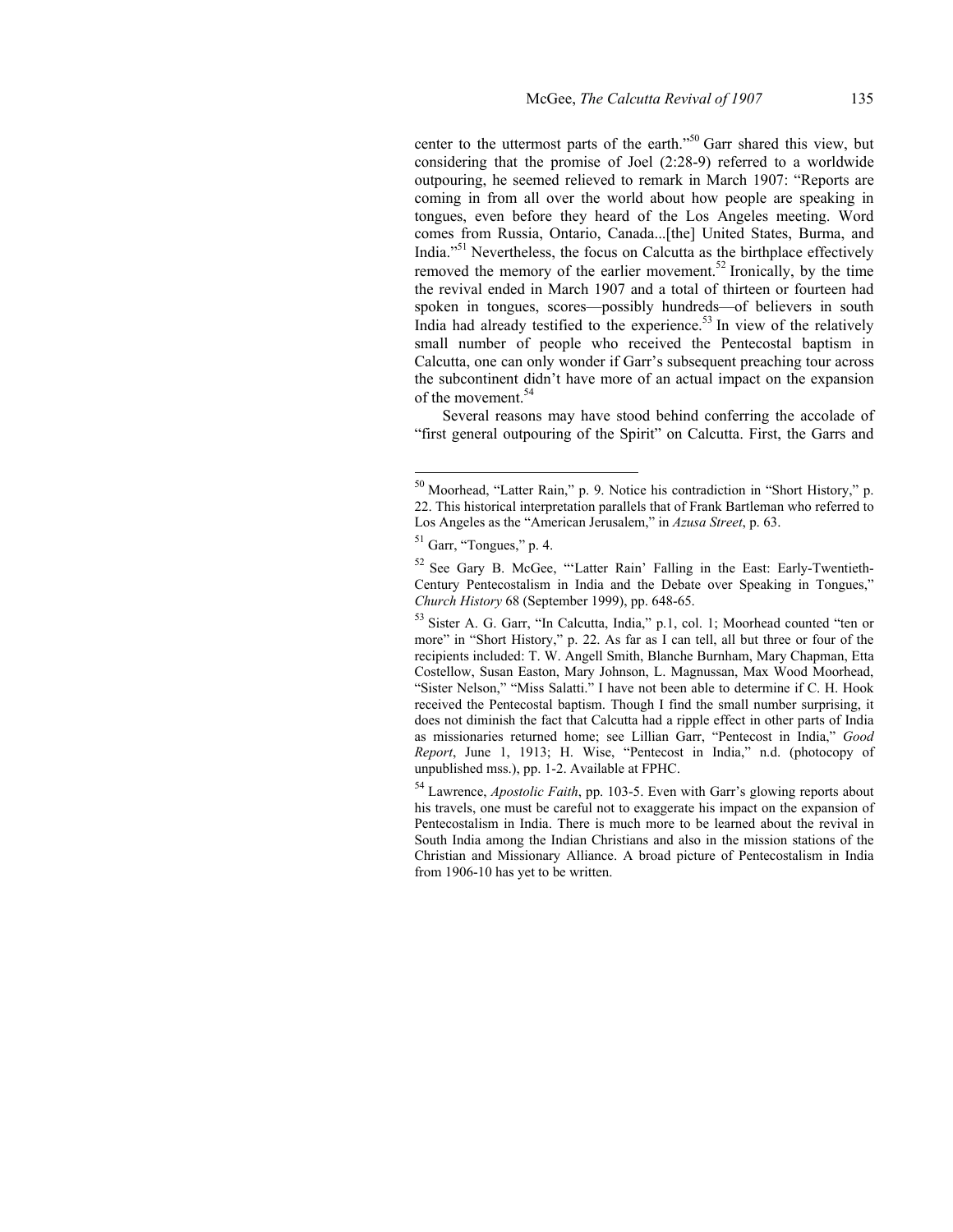Moorhead may not have been aware of other Pentecostals in India at the time of the Calcutta revival, though Lillian's statement that Indian Christians were already speaking in tongues makes this unlikely. Second, Abrams and Pandita Ramabai (director of the world famous Mukti Mission near Kedgaon) did not derive their view of tongues from the teachings of Parham. Hence, because they allowed that some might receive Spirit baptism without tongues, they could not be considered orthodox Pentecostals.<sup>55</sup> Third, the assumption that the outpouring had begun in Los Angeles may have led them to downplay any circumstances that failed to support their theory.<sup>56</sup>

#### 5. Reformulating the Doctrine

Alfred Garr learned the "Bible evidence" doctrine from William J. Seymour, who had studied under Parham, the originator of the teaching, at his Bible school in Houston, Texas in late  $1905$ <sup>57</sup> After Seymour arrived in Los Angeles and the revival began in April 1906, he taught the doctrine even before he had spoken in tongues himself. The doctrinal connection between the two men became evident when the *Apostolic Faith*, which Seymour helped produce, declared that Parham "was surely raised up of God to be an apostle of the doctrine of Pentecost."<sup>58</sup>

To Parham, tongues-speech served several functions: it signified the "last days" outpouring of the Spirit; verified the reception of Holy Spirit

<sup>55</sup> Minnie Abrams, "A Message from Mukti," *Confidence*, September 15, 1908, p. 14.

<sup>56</sup> See Joe Creech, "Visions of Glory: The Place of the Azusa Street Revival in Pentecostal History," *Church History* 65 (September 1996), pp. 405-24. For an excellent contribution to the history of Pentecostalism in south India, see A. C. George, "Pentecostal Beginnings in Travancore, South India," *Asian Journal of Pentecostal Studies* 4 (July 2001), pp. 215-37. Interestingly, when Minnie F. Abrams told the story of the Pentecostal movement in India, she excluded mention of the Calcutta revival: "How the Recent Revival Was Brought about in India," *Latter Rain Evangel*, July 1909, pp. 6-13.

 $57$  For Seymour's changing stance on the doctrine, see Cecil M. Robeck, Jr., "William J. Seymour and 'the Bible Evidence,'" in *Initial Evidence: Historical and Biblical Perspectives on the Pentecostal Doctrine of Spirit Baptism*, ed. Gary B. McGee (Peabody, MA: Hendrickson, 1991), pp. 72-95.

<sup>58 &</sup>quot;The Pentecostal Baptism Restored," *Apostolic Faith*, October 1906, p. 1, col. 1.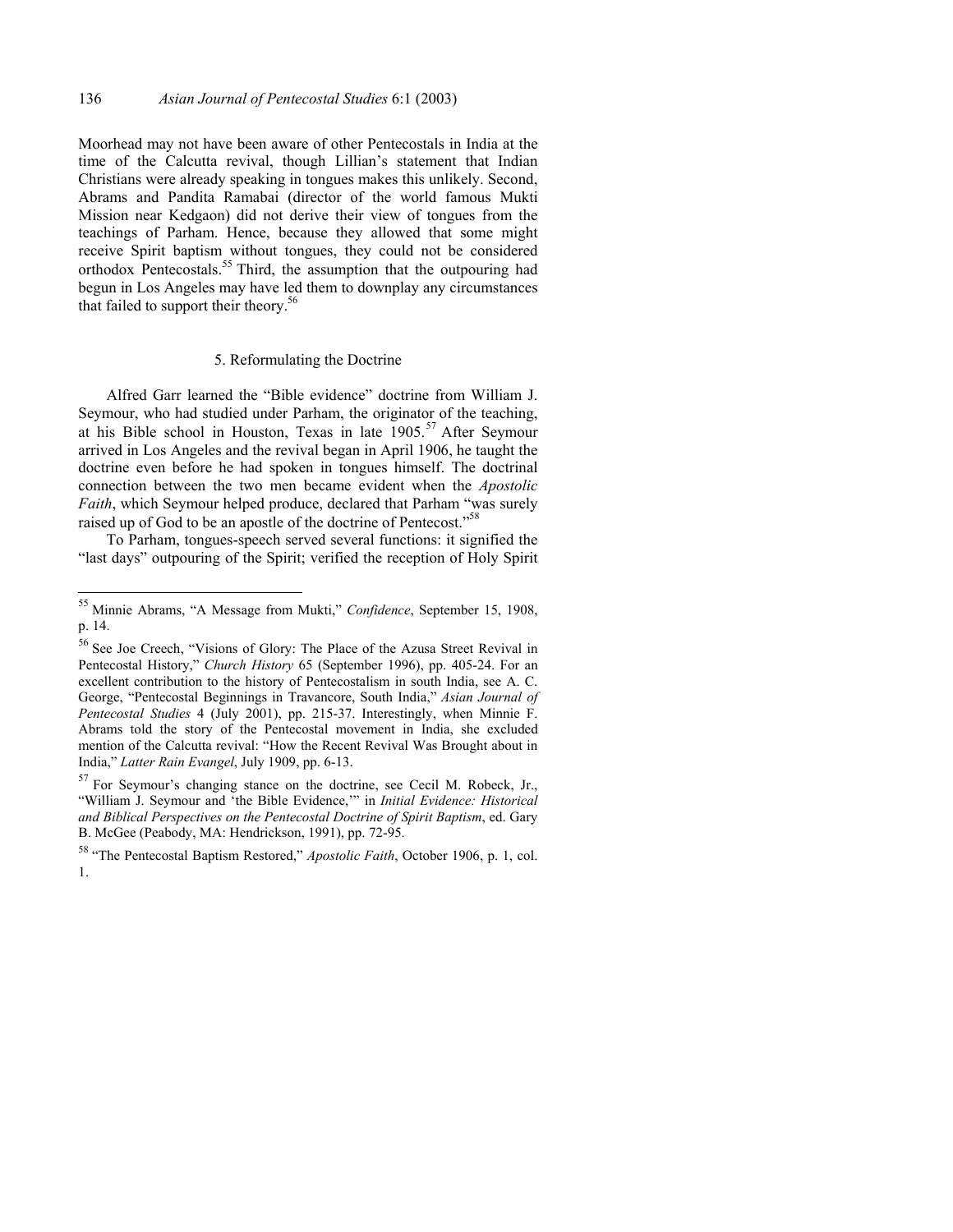baptism, which brought the fullness of the Spirit (often understood by early Pentecostals as the "sealing" of the Spirit [Eph. 1:13]); and provided linguistic expertise for God's elite band of end-times missionaries.<sup>39</sup> "How much better it would be for our modern missionaries to obey the injunction of Jesus to tarry for the same power," he contended, "instead of wasting thousands of dollars, and often their lives in the vain attempt to become conversant in almost impossible [languages] which the Holy Ghost could so freely speak."<sup>60</sup> What purpose then did they serve on the home scene? Given the dead formality of the American churches, congregations needed to hear sermons preached in tongues. When interpreted, the jolted hearers would know they had received a message directly from God.<sup>61</sup>

From 1901 through 1908, his "Bible evidence" doctrine (later popularly called the "initial evidence") reigned supreme among Pentecostals and formed the chief doctrinal distinctive of classical Pentecostalism. 62 During these years, the *Apostolic Faith* and other periodicals continued to print testimonies of people receiving known languages. In the earliest book-length exposition of Pentecostal truths, published in 1907, the holiness-Pentecostal George F. Taylor strongly affirmed the missionary value of tongues.<sup>63</sup> Although Garr continued to maintain that he had received Bengali at Spirit baptism, his inability to use it in preaching was a disappointment. "I supposed [God] would let us talk to the natives of India in their own tongue, but He did not," wrote Garr from Hong Kong in 1908. "As far as I can see, [He] will not use that means by which to convert the heathen, but will employ the gifts—such as wonderful signs of healing and other powers." Furthermore, "I have

<sup>59</sup> For the development of Parham's theology, see James R. Goff, Jr., *Fields White Unto Harvest: Charles F. Parham and the Missionary Origins of Pentecostalism* (Fayetteville: University of Arkansas Press, 1988), pp. 62-86.

 $60$  Charles F. Parham, *A Voice Crying in the Wilderness*,  $2<sup>nd</sup>$  ed. (Baxter Springs, Kan.: Apostolic Faith Bible College, n.d.), p. 28.

<sup>61</sup> Parham, *A Voice Crying in the Wilderness*, p. 31. This probably reflects his understanding of 1 Corinthians 14:22 where tongues serve as a sign to unbelievers.

<sup>62</sup> Kilian McDonnell, O.S.B., coined the term "Classical Pentecostal" in "Holy Spirit and Pentecostalism," *Commonweal*, November 1968, pp. 198-204.

<sup>63</sup> G. F. Taylor, *The Spirit and the Bride* (Falcon, NC: Falcon Printing, 1907), pp. 37, 50-51.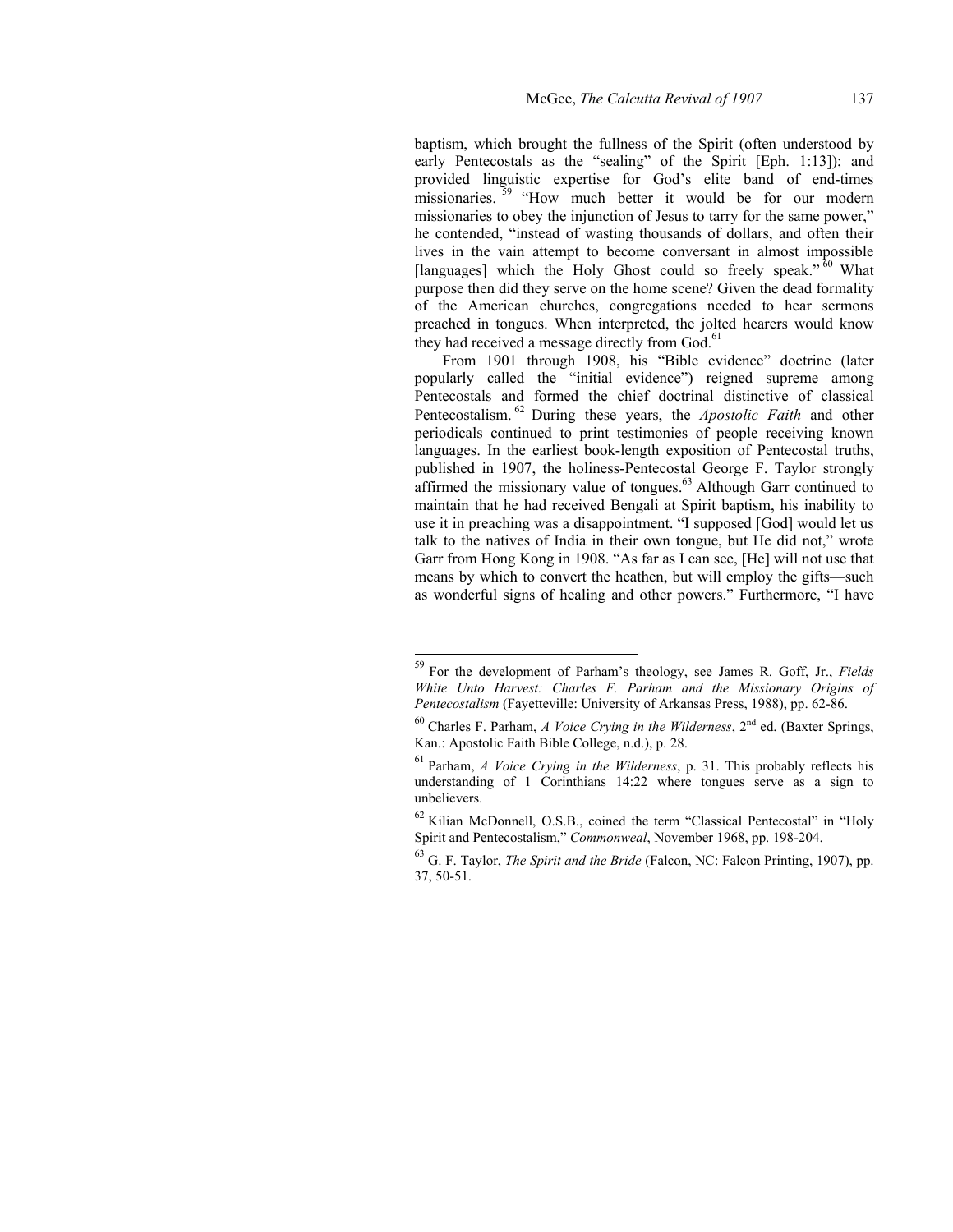not seen any one who is able to preach to the natives in their own tongue with the languages given with the Holy Ghost."<sup>64</sup>

This left him with no alternative but to reexamine the doctrine, amid the swirl of controversy that engulfed it. Given the mission ethos of the Pentecostal movement, it should come as no surprise that the "flaw" in Parham's doctrine—the theoretical belief that one could preach in tongues at will—would be corrected in a mission context in the actual practice of ministry. To present his views in print, Garr published the periodical *Pentecostal Power* in March 1907, with the byline taken from Jude 3: "Earnestly contending for the faith which was once delivered to the saints."65 In a lengthy article, "Tongues: The Bible Evidence to the Baptism with the Holy Ghost," he explained his new understanding of tongues-speech, answered his critics in Calcutta, and those of the doctrine in America.<sup>66</sup>

He first recounted how he arrived at the doctrine. Told at Azusa that he should not seek for the gift of tongues, but for the baptism of the Holy Spirit, he learned that the Spirit would then speak through him in the same way in which he spoke through the disciples at Pentecost. "This put a new thought in my head that I had never had before...that the baptism of the Holy Ghost was accompanied with the gift of tongues in every case, and that those who do not speak in tongues as the disciples did are not really baptized with the Holy Ghost." In fact, "God had really sent the gift of tongues as the witness of our being fully baptized with the fullness of God." He then appealed to the pattern of five narratives in the Acts of the Apostles that link tongues and Spirit baptism either explicitly or implicitly: the Day of Pentecost (2:4); the Samaritan Pentecost (8:17- 8); Paul's experience (9:17-8); the reception of the Spirit at the home of Cornelius (10:44); and the same with the Ephesian disciples  $(19:6)$ .<sup>6</sup> Speaking in tongues is "bestowed immediately upon the reception of the

<sup>64</sup> A. G. Garr, "A letter from Bro. Garr," *Confidence*, Special Supplement to *Confidence*, May 1908, p. 2. Boddy published letters in the supplement to specifically address the failure of Pentecostal missionaries to preach in the languages of their hearers.

<sup>&</sup>lt;sup>65</sup> Only one known issue (March 1907) has survived; it may have been the only one. Available at FPHC.

<sup>66</sup> The article gained a far wider audience when Moorhead reprinted it with some changes and editorial improvements as "Tongues: The Bible Evidence," *Cloud of Witnesses to Pentecost in India*, September 1907, pp. 40-7.

 $67$  Garr, "Tongues," p. 2.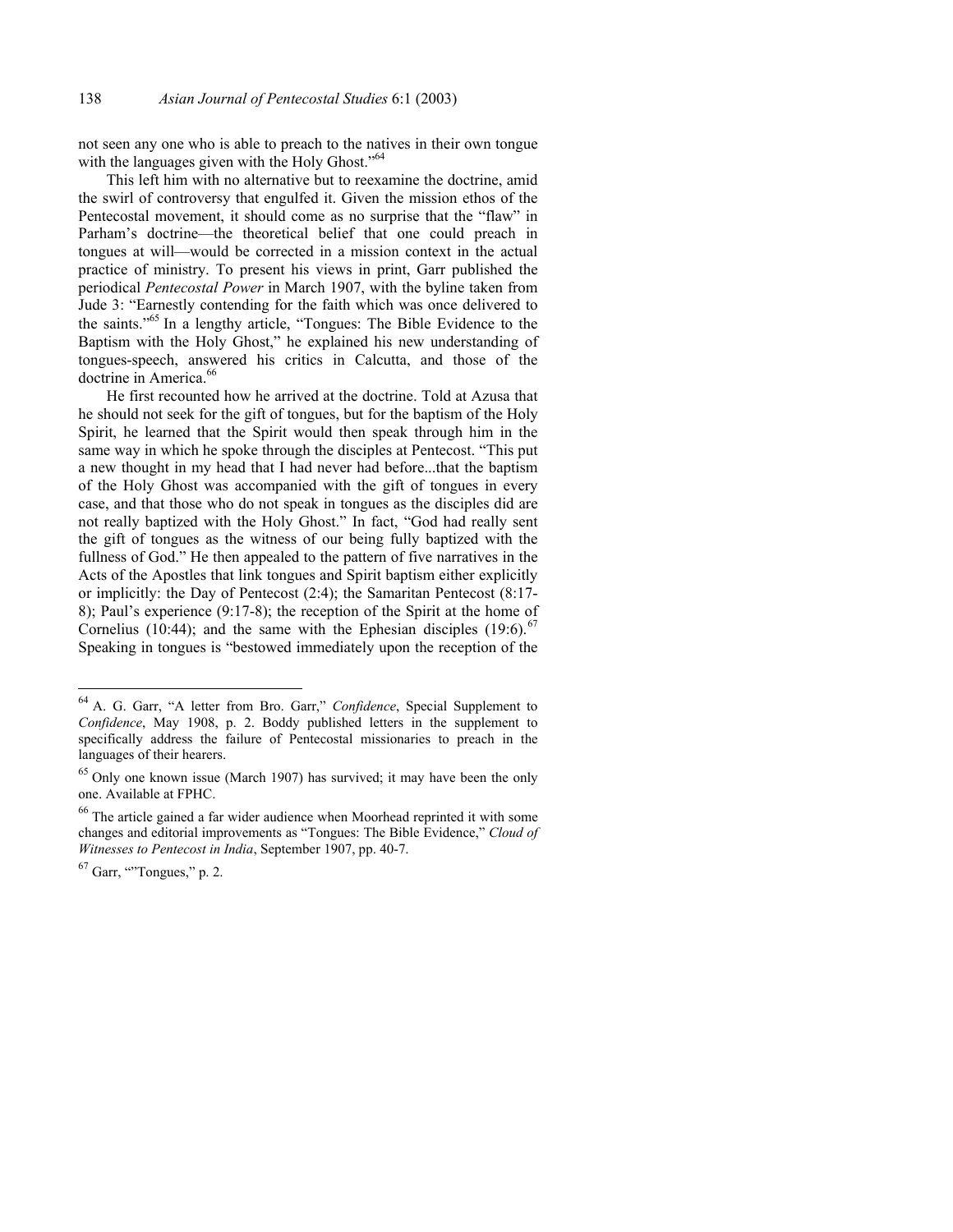Holy Ghost...and not before."<sup>68</sup> In fact, "when the Holy Ghost baptism" comes on any one that one will in every case speak in new tongues.<sup> $\frac{1}{2}$ 69</sup>

In a pivotal adjustment, he added, "the reason we speak so much about the gift of tongues is not so much on account of the tongues themselves, *but it is what the tongues stand for*; namely the precious fullness of the baptism of the Holy Ghost." This substantially moved the focus away from preaching. Consistent with other North American Pentecostals like Parham, Seymour and Taylor, he saw tongues as the sign of the outpouring of the Spirit and the evidence of the Spirit's fullness, but differed from them by setting aside the evangelistic function. The attention now centered on prayer in tongues as the source of spiritual empowerment, an approach that highlighted the mystical dimension of tongues-speech in the spirituality of the recipient.<sup>70</sup> "It is the sweetest joy and the greatest pleasure to the soul when God comes upon one in all one's unworthiness and begins Himself to speak in His language," he mused. "Oh! the blessedness of His presence when those foreign words flow from the Spirit of God through the soul and then are given back to Him in praise, in prophecy, or in worship." Paul had experienced the same joy (1 Cor 14:18), but unfortunately had to correct the Corinthians because they had erred by looking just on the "pleasure of speaking those foreign words, and neglected the duties to the unsaved."7

To explain what Paul meant when he said that one could speak "mysteries with his spirit" in tongues to God with no one present understanding them (1 Cor 14:2), he appealed to the languages of angels referred to in 1 Corinthians 13:1. Since the person "is not speaking an *earthly language*, therefore [they] cannot be understood by anyone on this earth unless the *interpretation* is received from God." 72 Thus, tongues-speech might be in known languages, as well as the unknown languages of the heavenly sphere. Garr undoubtedly hoped this would counter the criticisms of those who described tongues as "barnyard cackle" and "unintelligible gibberish."<sup>73</sup>

 $68$  Garr, "Tongues," p. 3.

 $69$  Garr, "Tongues," p. 4.

<sup>70</sup> Simon Chan, *Pentecostal Theology and the Christian Spiritual Tradition* (Sheffield: Sheffield Academic Press, 2000), pp. 57-62.

 $71$  Garr, "Tongues: The Bible Evidence," September 1907, p. 43.

 $72$  Garr, "Tongues," p. 3.

<sup>73</sup> H. Gulliford, "Speaking with Tongues," *Harvest Field*, April 1907, p. 133.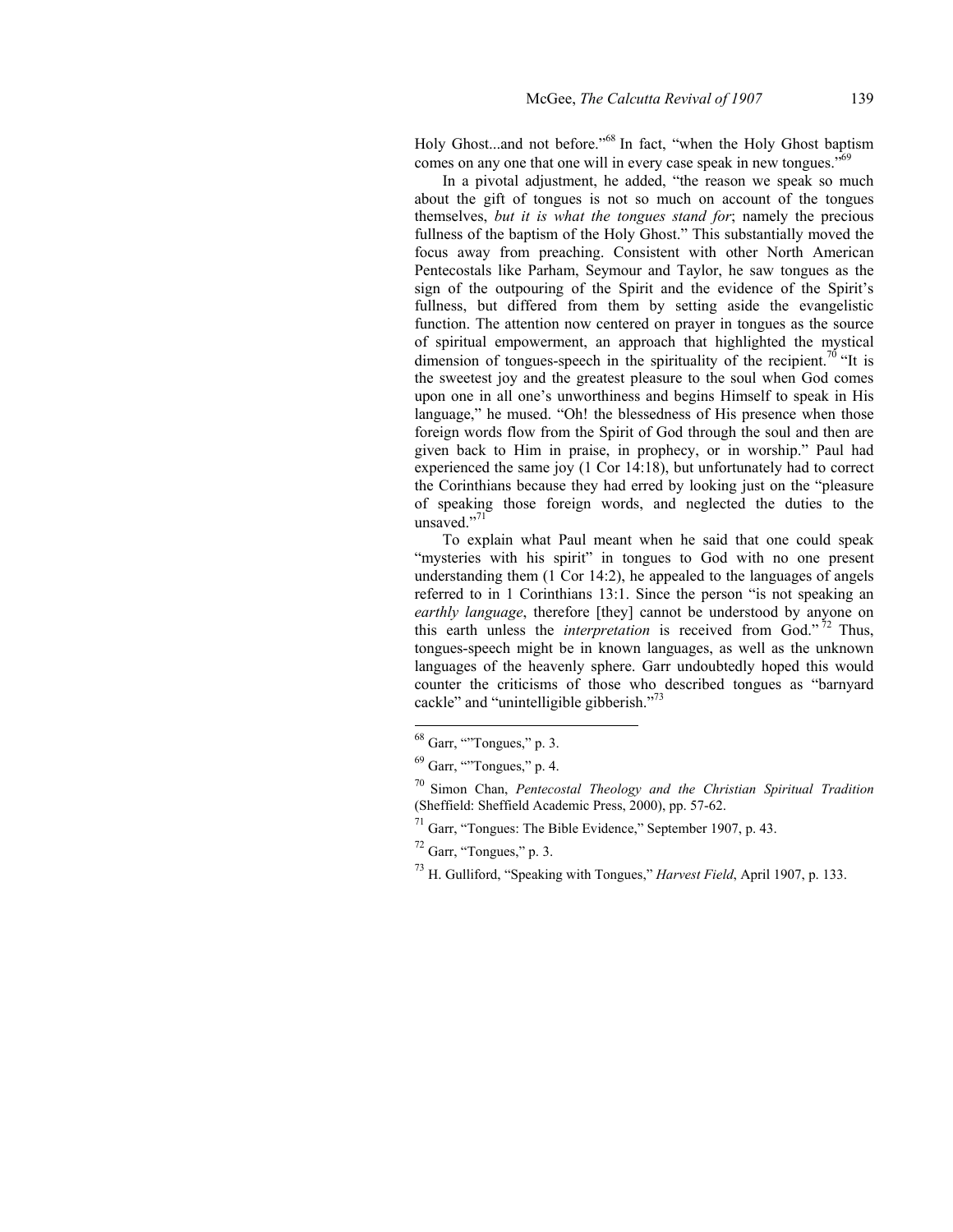Like other Pentecostals, he did not explore why God would have his people "speak with foreign lips and strange tongues," as Pentecostals interpreted Isaiah 28:11, as the vehicle of empowerment. Neither did he examine the pneumatology of the Lucan corpus as later theologians would do or consider other questions that present-day Pentecostals sometimes raise.<sup>74</sup> As with the majority of Pentecostal writers throughout the history of the movement, he looked primarily at the effects of tongues-speech: personal spiritual edification (1 Cor 14:2, 4); an increase in love for Christ; new interest in Bible study; more desire to evangelize; and an enhanced awareness of the imminent return of Christ.<sup>7</sup>

The "fullness" of the Spirit brought by Spirit baptism not only enhanced spiritual vigor, but also brought demonstrations of divine power. "Now friend," he implored his readership, "don't go on any longer with an old empty hull of a religion—saying you are baptized with the Holy Ghost when these signs are not following you and you know it."<sup>76</sup> After all, Jesus had stated before his ascension, "These signs will accompany those who believe: In my name they will drive out demons; they will speak in new tongues; they will pick up snakes with their hands; and when they drink deadly poison, it will not hurt them at all; they will place their hands on sick people, and they will get well" (Mark 16:17-8). In this way, Garr directly countered the argument that a loss of manifestations did not necessarily denote a lack of spiritual power.<sup>77</sup> On the contrary, in the wake of Spirit baptism, signs and wonders should consistently appear in one's ministry.<sup>78</sup> If tongues constituted the initial

<sup>74</sup> For example, Robert P. Menzies, *Empowered for Witness: The Spirit in Luke-Acts* (Sheffield: Sheffield Academic Press, 1994); Anthony D. Palma, *The Holy Spirit: A Pentecostal Perspective* (Springfield, MO: Gospel Publishing House, 2001); Roger Stronstad, *The Prophethood of All Believers: A Study in Luke's Charismatic Theology* (Sheffield: Sheffield Academic Press, 1999).

<sup>75</sup> A. A. Boddy, "Speaking in Tongues: What Is It?" *Confidence*, May 1910, p. 100.

<sup>76</sup> Garr, "Tongues," p. 4.

 $77$  "Revival in India," p. 442.

 $^{78}$  It is significant that Garr's reasoning on this point is somewhat inconsistent. While he emphasizes that signs and wonders will follow exclusively in the ministry of those who have received Spirit baptism with tongues, he also admits that healings and exorcisms have occurred among non-tongues speakers. Nevertheless, these demonstrations of spiritual power fail as proofs of Sprit baptism; see Garr, "Tongues," p. 2.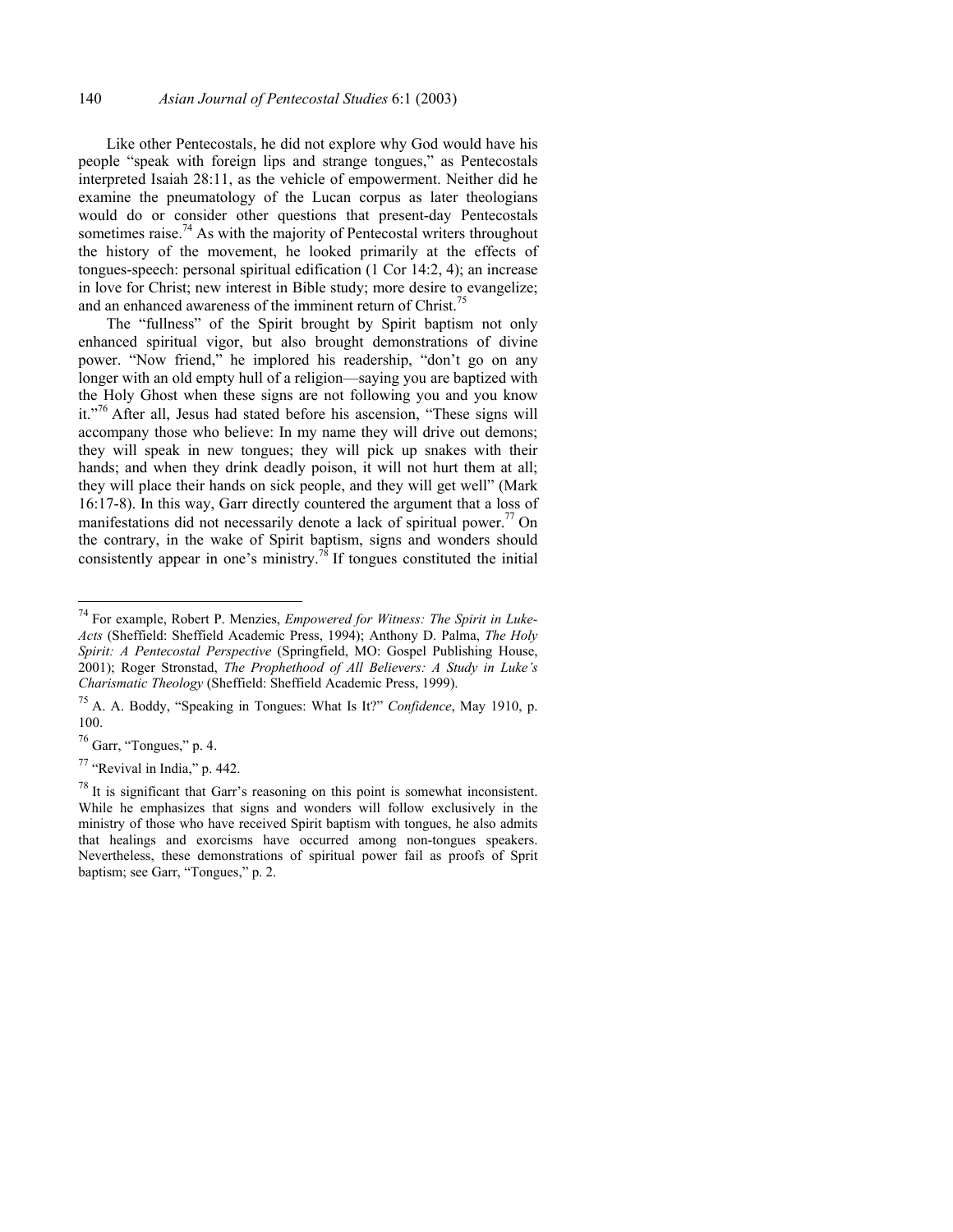evidence, then increased zeal and displays of God's power represented the "subsequent evidence."

### 6. Calcutta in the Development of Pentecostal Doctrine

In the history of Christianity, the blueprints of doctrinal development have not been left in the sole possession of the professional schools of theological architecture. The New Testament itself, far from including a systematic theology by modern criteria, contains gospels and letters, which address issues of faith and practice as they arose in the churches. Growth in doctrinal insight has characterized all Christian movements since the time of the early church and has been shaped by theological questions, new insights arising from revival movements, and a myriad of cultural and historical factors.<sup>79</sup> For example, after the death of Martin Luther in 1546, Lutheranism almost foundered from differences of opinion over the correct interpretation of his theology; eventually they were resolved and unity was restored.<sup>80</sup>

Behind the discussion on Holy Spirit baptism and Pentecostal phenomena stood more than a century of biblical and theological reflection. From John Wesley, Joseph Fletcher, Phoebe Palmer, Asa Mahan, Charles Finney, to Reuben A. Torrey and A. B. Simpson, the notion of a subsequent experience of grace in the believer's life—dubbed the baptism in the Holy Spirit in the latter half of the nineteenth century—had been scrutinized.81 Charles Parham stood in a long line of holiness teachers who sought to better understand what occurred in Acts 2, 8, 9, 10, and 19.

With the disappointment in tongues for preaching, Pentecostals might have been tempted to discard the phenomenon altogether, but that did not happen due to the transforming nature of the experience. In the context of Bible study and seeking empowerment for world

<sup>79</sup> Peter Toon, *The Development of Doctrine in the Church* (Grand Rapids: Eerdmans, 1979), p. xi. For the impact of revivals on missions and doctrine, see Klaus Fiedler, *The Story of Faith Missions: From Hudson Taylor to Present Day Africa* (Irvine, CA: Regnum Books, 1994), pp. 112-21.

<sup>80</sup> Eugene F. Klug and Otto F. Stahlke, *Getting into the Formula of Concord: A History and Digest of the Formula* (St. Louis: Concordia Publishing House, 1977), pp. 9-15.

<sup>81</sup> See Donald W. Dayton, *Theological Roots of Pentecostalism* (Peabody, MA: Hendrickson, 1987).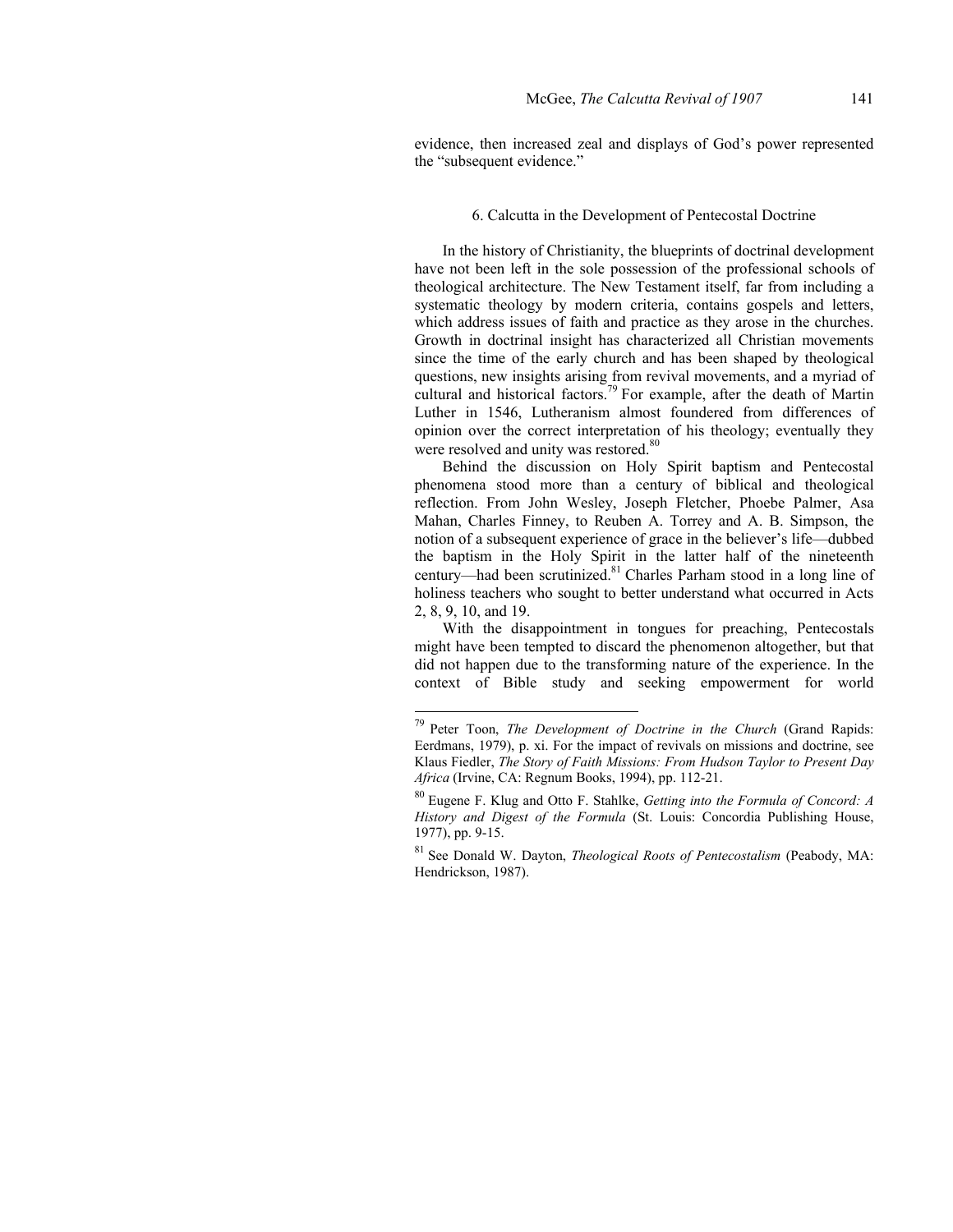evangelization, Garr demonstrated the close relationship between the intense restorationism of the Pentecostal movement and pragmatism.<sup>82</sup> Simply put, when the application of tongues for preaching failed, he went back to the New Testament to gain a more accurate understanding, but without questioning the fundamental integrity of the doctrine. In this respect, he took the lead among Pentecostals in reviewing the function of tongues and was the first to do so in print. Though copies of *Pentecostal Power* and Moorhead's *Cloud of Witnesses* containing his doctrinal exposition reached America and Europe, the full extent of his influence on other Pentecostals awaits further study.<sup>83</sup>

 The two Pentecostal movements in India reveal the breadth of the issues involved, with the earliest theological division among Pentecostals—tongues as required evidence—surfacing there first. The movement in south India influenced by Abrams shows how Wesleyanholiness and Keswickian/Higher Life interest in the Holy Spirit could lead to occurrences of tongues-speech without people having heard about events in North America. Classical Pentecostalism in India ultimately survived the earlier movement because those baptized in the Spirit at Calcutta were convinced that the pattern of tongues in Acts established an indispensable spiritual standard; certain missionaries in south India affiliated with the Christian and Missionary Alliance embraced the doctrine (e.g., Kate Knight, Christian Schoonmaker); <sup>84</sup> and because Euramerican missionary reinforcements came and established institutionalized Pentecostalism in the country (e.g., Assemblies of God, Church of God [Cleveland, Tenn.]).

The life of Alice E. Luce, a missionary to India and later to Hispanics in North America, illustrates the spiritual pilgrimage of some early Pentecostals. A friend of Abrams, she was baptized in the Spirit somewhere in India in 1910. Upon her return to England, Luce met with

<sup>82</sup> 82 Grant Wacker, *Heaven Below: Early Pentecostals and American Culture* (Cambridge: Harvard University Press, 2001), pp. 10, 35-57.

<sup>83</sup> The Metropolitan Church Association's periodical, *Burning Bush*, published in Waukesha, Wisconsin, referred to the article by Garr in *Pentecostal Power* and strongly condemned it; see "God's Two Gifts of Tongues," *Burning Bush*, June 20, 1907, pp. 4-6.

<sup>84</sup> Charles W. Nienkirchen, *A. B. Simpson and the Pentecostal Movement* (Peabody, MA: Hendrickson, 1992), p. 87. See the tract by Kate Knight, "The Baptism in the Holy Spirit" (Fredonia, NY: Pentecostal Home, n.d.), p. 9; and Christian Schoonmaker, "A Testimony from India," *Pentecostal Testimony* (Chicago), July 1, 1910, p. 5.